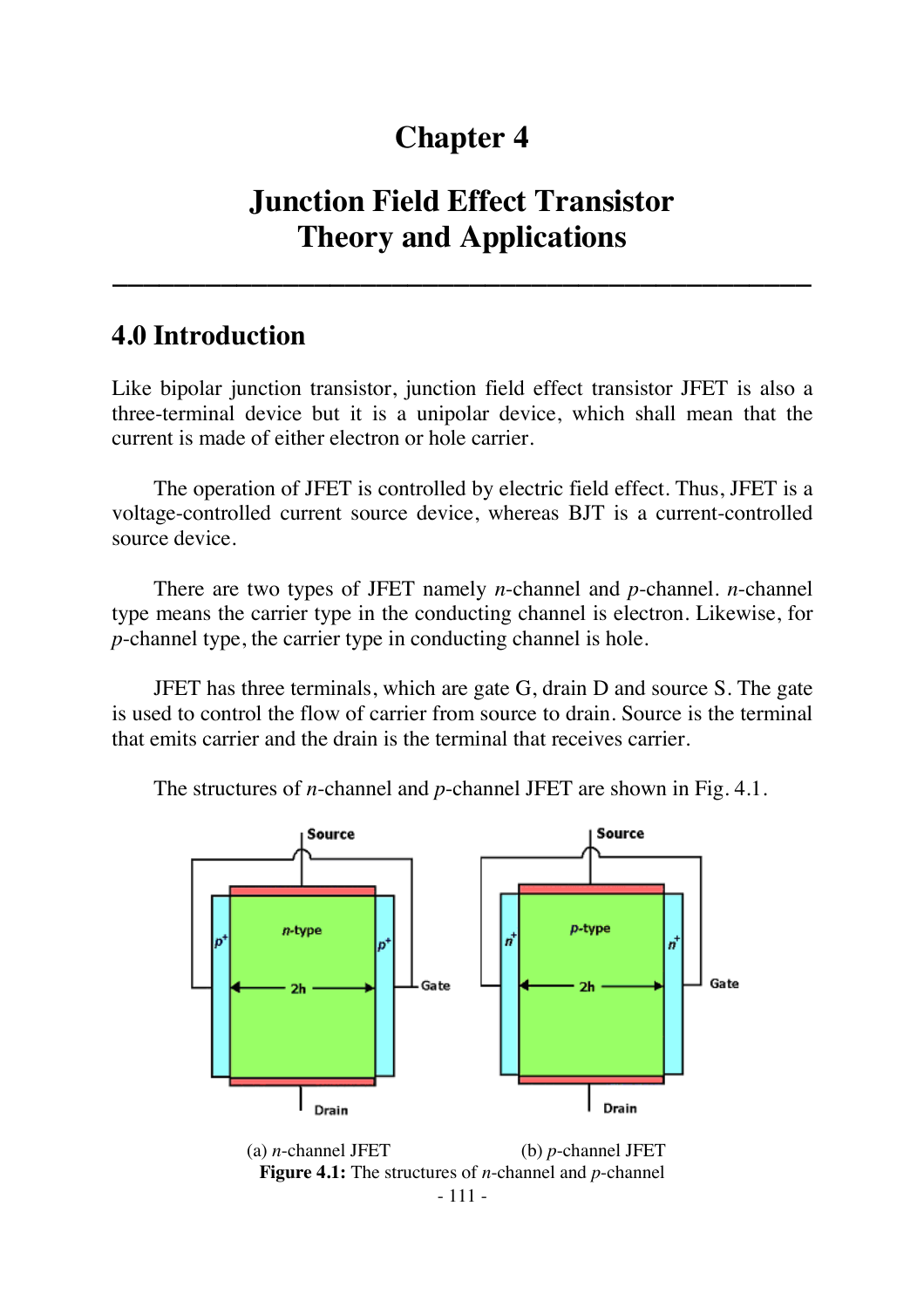The symbols of *n*-channel and *p*-channel JFETs are shown in Fig. 4.2.



 (a) *n*-channel JFET (b) *p*-channel JFET **Figure 4.2:** Symbols of *n*-channel and *p*-channel JFET

## **4.1 Biasing the JFET**

In normal operation, the gate of JFET is always reverse-biased. Thus, an *n*channel type, the gate is biased with negative voltage i.e. gate voltage is less than zero volt  $V_G < 0$ , whilst for *p*-channel type, the gate is biased with positive voltage i.e. gate voltage is greater than zero voltage  $V_G > 0$ .

The source and drain are biased according to the channel type or carrier type. If it is an *n*-channel JFET (electron as carrier), the source is biased with negative voltage while the drain is biased with positive voltage. Alternatively, it can be biased such that the drain voltage  $V_D$  is greater than the source voltage  $V_S$ . i.e.  $V_D > V_S$ .

If it is a *p*-channel JFET (hole as carrier), the source is biased with positive voltage while the drain is biased with negative voltage. Alternatively, it can be biased such that the drain voltage  $V_D$  is less than the source voltage  $V_S$ . i.e.  $V_D$  $<$  V<sub>S</sub>.

Figure 4.3 shows the bias condition for an *n*-channel JFET.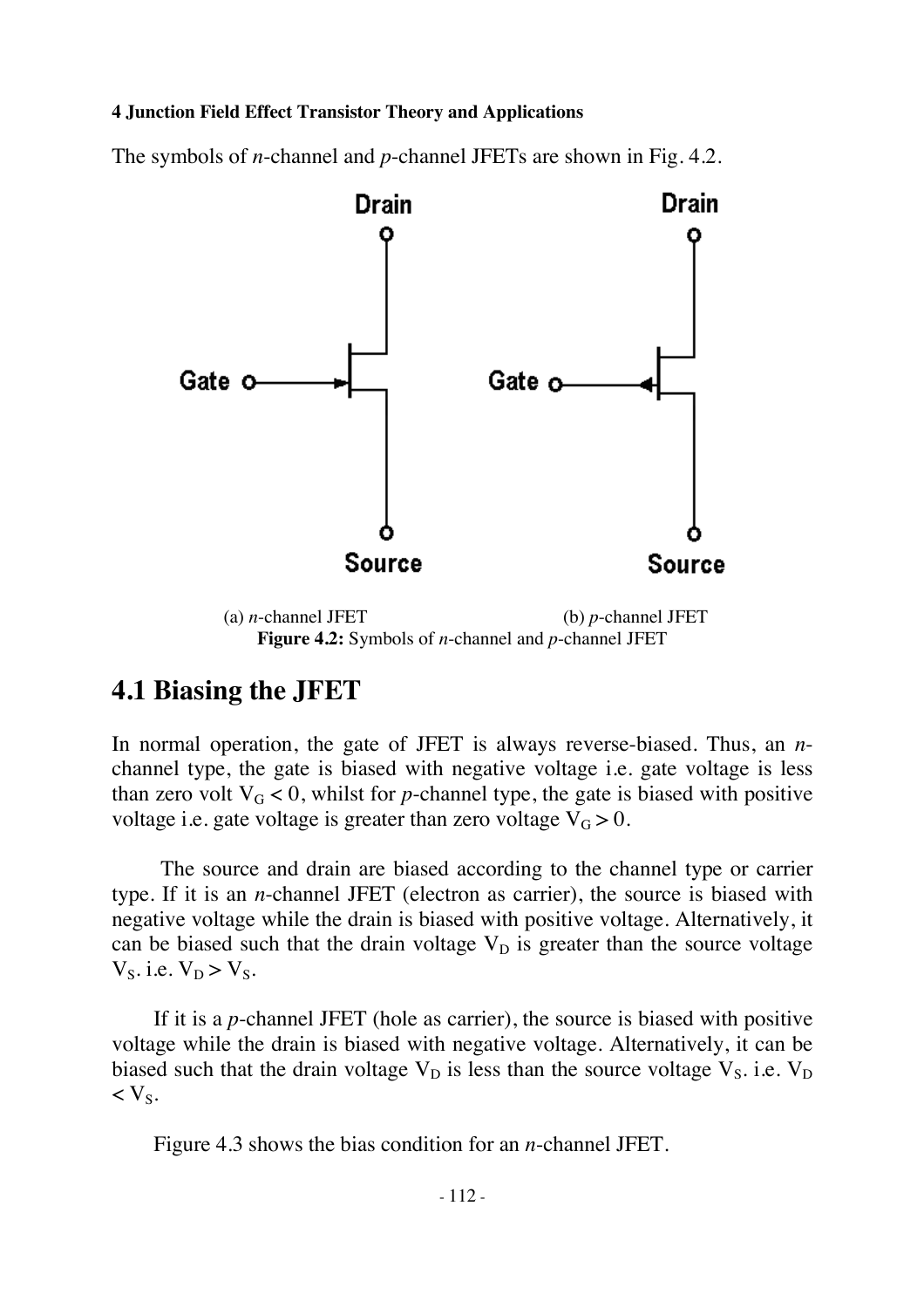

**Figure 4.3:** Bias connection for *n*-channel JFET

# **4.2 JFET Characteristics and Parameters**

Figure 4.4 shows the drain current characteristics of a JFET for gate-to-source voltage equal to 0V. i.e.  $V_{GS} = 0$ .



**Figure 4.4:** JFET drain characteristics curve for  $V_{GS} = 0$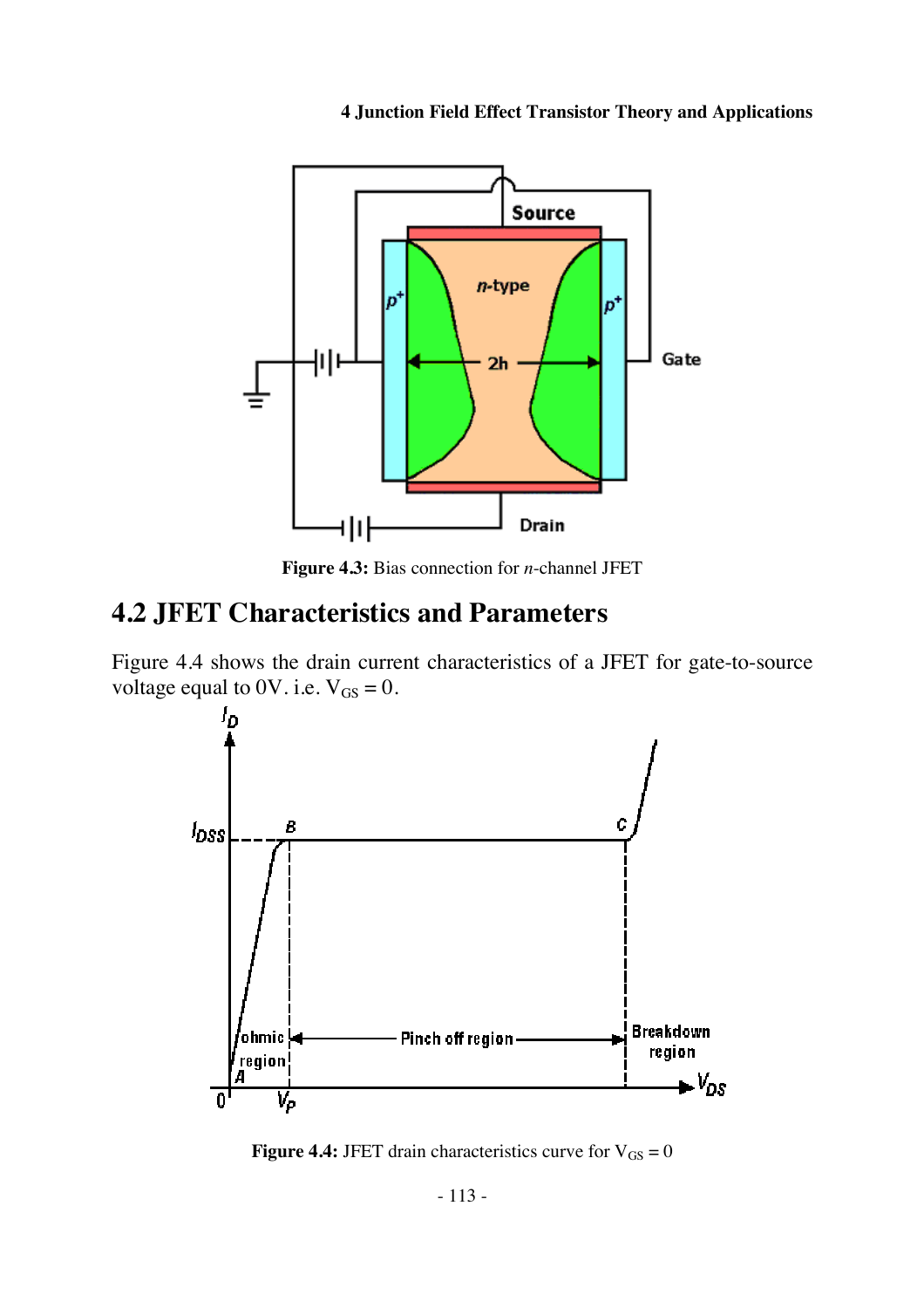Between point A and B, it is the ohmic region of the JFET. It is the region where the voltage and current relationship follows ohm's law. At point B, the drain current is at maximum for  $V_{GS} = 0$  condition and is defined as  $I_{DSS}$ . It is the pinch-off point, where there is no increase of current as drain-to-source voltage  $V_{DS}$  is further increased. The  $V_{DS}$  voltage at this point is called *pinch-off voltage*  $V_p$ . It is also the voltage point where drain-to-gate voltage  $V_{\text{DG}}$  produces enough depletion thickness to narrow the channel so that the resistance of the channel will increase significantly. Since  $V_{GS} = 0$ ,  $V_{DS}$  is also equal to  $V_{DG}$ . Thus, in general the pinch-off voltage  $V_p$  is

$$
V_p = V_{DS(P)} - V_{GS} \tag{4.1}
$$

where  $V_{DS(P)}$  is the pinch-off drain-to-source voltage for a  $V_{GS}$  value. I<sub>DSS</sub> and  $V_P$ are constant values listed by the manufacturer for a given JFET type, which are the drain current and pinch-off voltage at gate-to-source voltage  $V_{GS} = 0$ .

At point C, the JFET begins to breakdown where the  $I<sub>D</sub>$  increases rapidly and it is an irreversible breakdown.

Different value of V<sub>GS</sub> produces different drain characteristic curve. For *n*channel JFET, as  $V_{GS}$  decreases,  $I_D$  current and  $V_{DS(P)}$  decreases. There is a  $V_{GS}$ value that no drain current  $I_D$  is registered irrespective of the drain-source voltage  $V_{DS}$ . This gate-to-source voltage  $V_{GS}$  is the cutoff gate-to-source voltage  $V_{GS(off)}$ . Since there is no  $I_D$  current,  $V_{DS}$  must be zero. Thus, from equation (4.1)  $V_{GS} = -V_P$ . Equation (4.1) can also now be written as  $V_{DS(P)} = V_{GS} - V_{GS(off)}$ .



- 114 -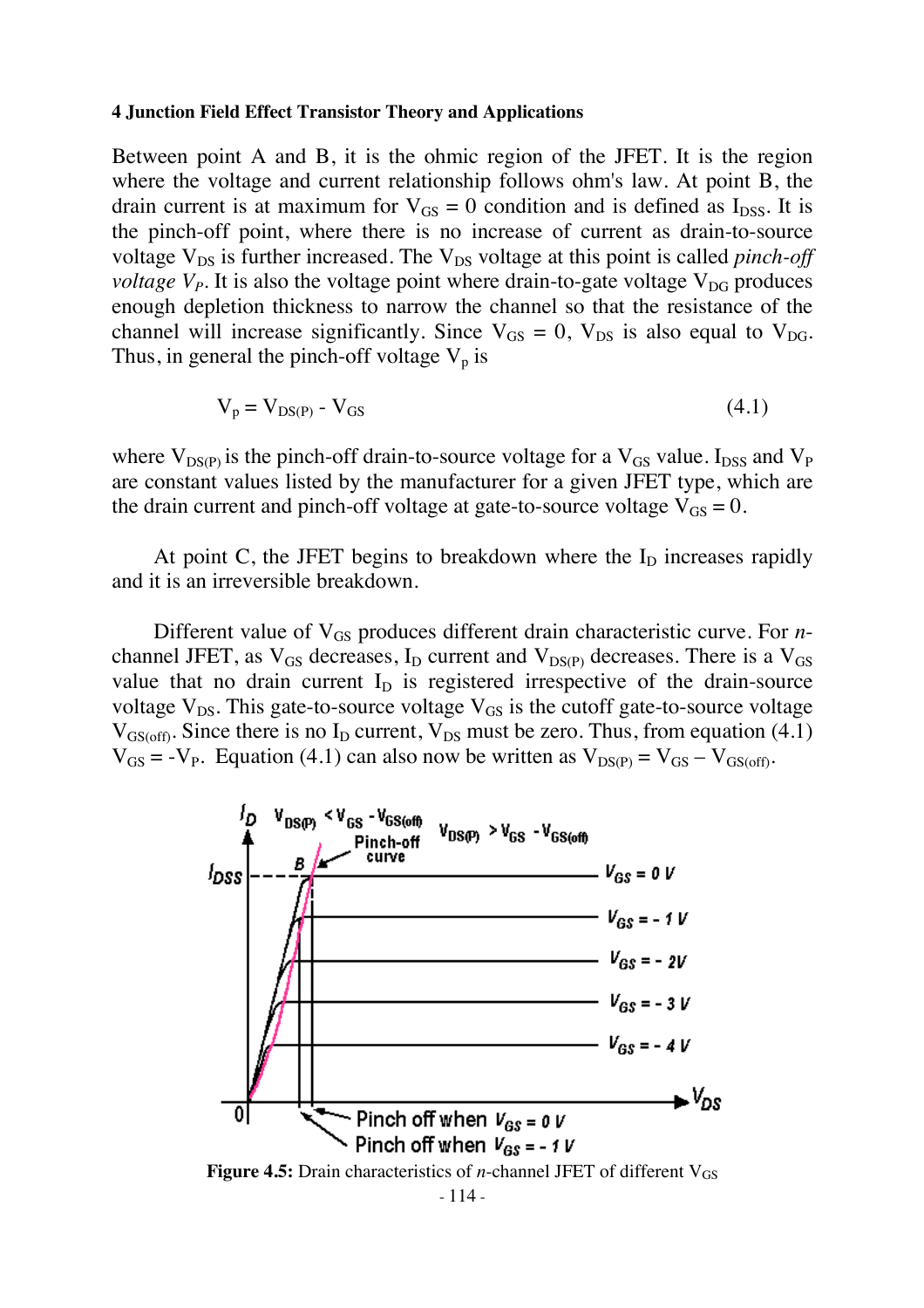At ohmic region of the drain characteristic curve for *n*-channel type follows equation (4.2a), which is

$$
I_{D} = AqN_{D}\mu_{n}E_{X} = 2bqN_{D}\mu_{n}\left(\frac{W}{L}\right)V_{DS}
$$
\n(4.2a)

where A is the effective cross sectional area of the channel for a given  $V_{GS}$ voltage and b is the effective channel width for a given gate-to-source voltage and zero drain current. At gate-to-source voltage equals to zero volt i.e.  $V_{GS} = 0$ volt, the effective channel width b is equal to h. Thus, the *channel on-resistance* is defined as  $r_{DS(on)} = \frac{1}{2hqN_p\mu_n} \cdot \frac{L}{W}$  $DS($  on  $)$  $=\frac{1}{2hqN_{\rm p}\mu_{\rm n}}\cdot\frac{L}{W}.$ 

The pinch-off curve follows equation (4.2b), which is

$$
I_D = I_{DSS} \left( 1 - \frac{V_{DS(P)}}{V_P} \right)^2 \tag{4.2b}
$$

Figure 4.6 shows the set-up for obtaining cut-off condition whereby the drain current  $I_D$  is equal to zero.



**Figure 4.6:** Condition for cutoff of an *n*-channel JFET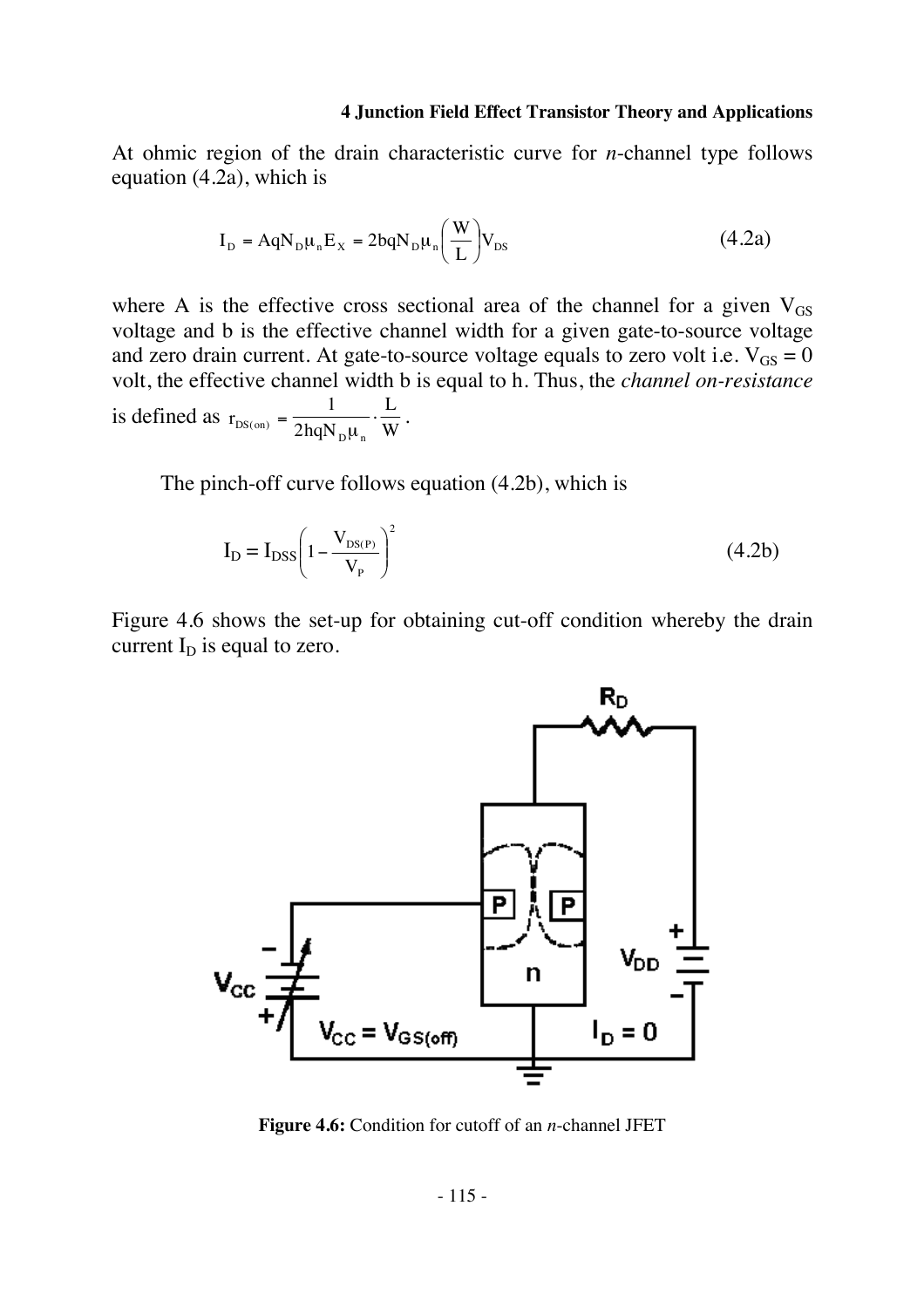#### *Example 4.1*

For the JFET circuit shown in the figure,  $V_P = 8.0V$  and  $I_{DSS} = 12.0 \text{mA}$ . (a) Determine the value of  $V_{DS}$  when pinch-off begins. (b) If the gate is grounded, what is the value of  $I_D$  for  $V_{DD} = 12.0V$  when  $V_{DS}$  is above pinch-off?



#### *Solution*

From the circuit,  $V_{GS} = -5V$  and apply equation (4.1),

$$
V_{DS(P)} = V_P + V_{GS}
$$
  
= 8V + (-5V)  
= 3V

The  $V_{DS}$  voltage when pinch-off occurred is 3.0 V.

When the gate is grounded,  $V_{GS} = 0V$ , the drain current  $I_D$  is equal to  $I_{DSS} =$ 12mA. For any value of drain-to-source voltage  $V_{DS}$  above pinch-off voltage of 8V, the drain current  $I_D$  remains as  $I_{DSS} = 12.0 \text{mA}$ . This is true as long as the drain-to-source voltage  $V_{DS}$  is below breakdown voltage.

## **4.2.1 Transfer Characteristics**

The transfer characteristic of an *n*-channel JFET is shown in Fig. 4.7. At gateto-source voltage  $V_{GS} = 0$ , the drain current  $I_D$  is equal to  $I_{DSS}$  and at gate-tosource voltage  $V_{GS(off)}$ , drain current  $I_D = 0$ .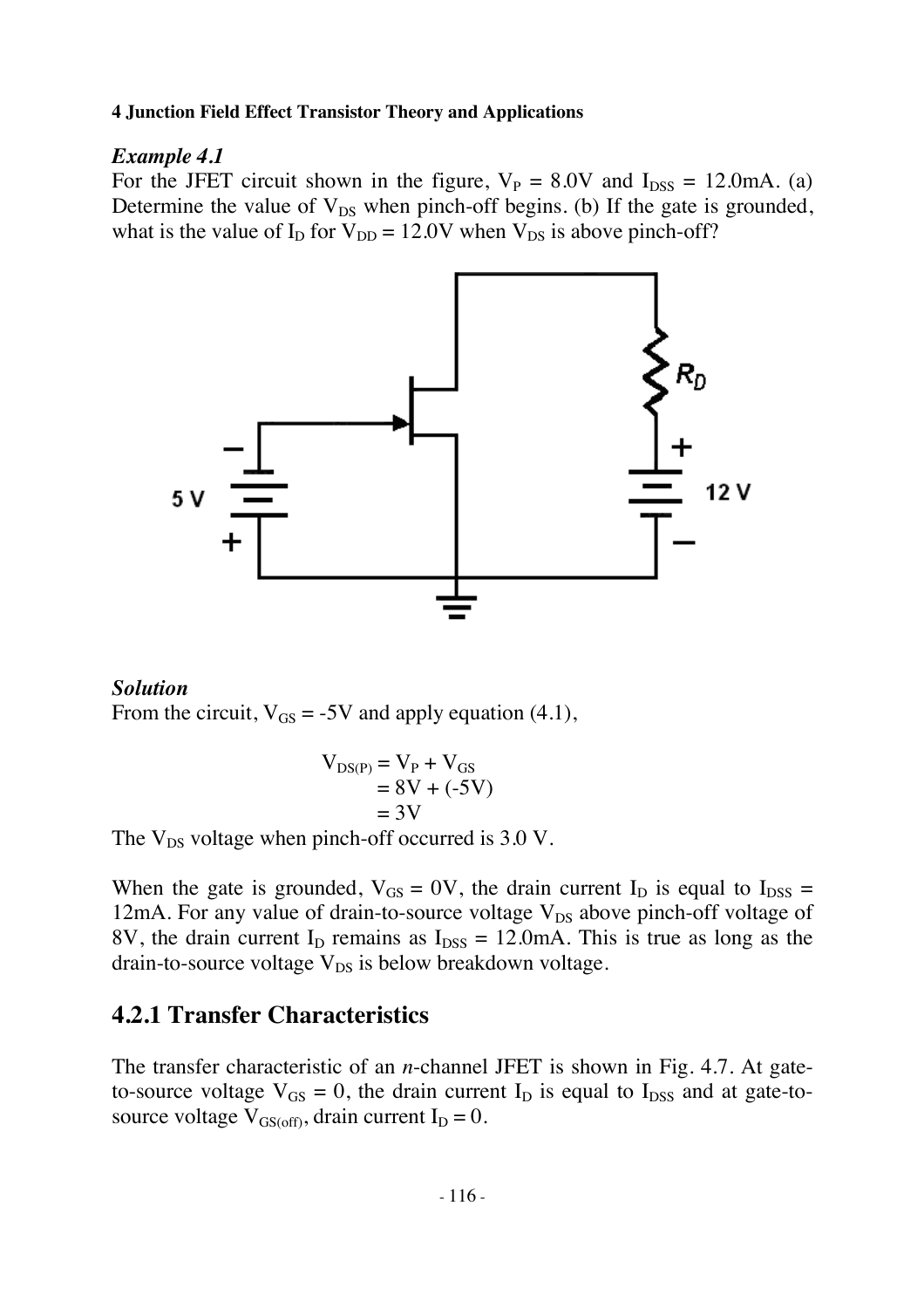

**Figure 4.7:** Transfer characteristics curve of an *n*-channel JFET

The curve is a parabolic curve, which can be expressed mathematically as

$$
I_{\rm D} = I_{\rm DSS} \left[ 1 - \frac{V_{\rm GS}}{V_{\rm GS(off)}} \right]^2 \tag{4.3}
$$

### **4.2.2 Forward Transconductance**

The forward transconductance  $g_m$  of the JFET is defined as the change of drain current for a given change in gate-source voltage  $V_{GS}$  and it is expressed as

$$
g_{\rm m} = \frac{\Delta I_{\rm D}}{\Delta V_{\rm GS}}\tag{4.4}
$$

From the transfer characteristic curve, one will realize that the transconductance of the device is at maximum when  $V_{GS}$  is at zero voltage. The value of  $g_m$  at  $V_{GS}$  $= 0$  is always given in the manufacturer data sheet of the device, which is denoted as  $g_{m0}$ . If  $g_{m0}$  is given,  $g_m$  for a given  $V_{GS}$  can be calculated from equation (4.5).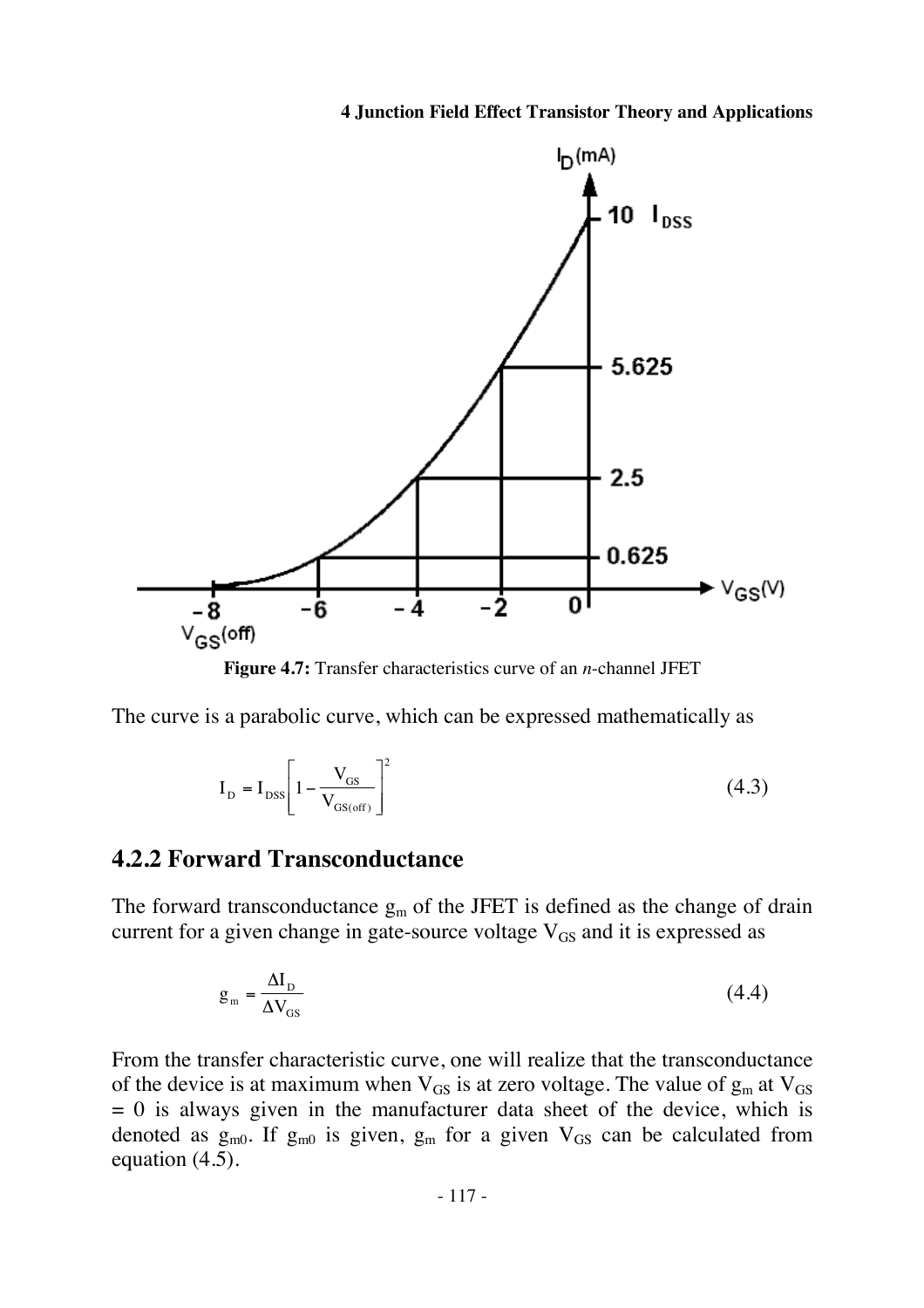$$
g_{\rm m} = g_{\rm m0} \left[ 1 - \frac{V_{\rm GS}}{V_{\rm GS(off)}} \right]
$$
 (4.5)

Equation (4.5) can be derived from equation (4.4) by differentiating drain current with respect to gate-to-source voltage i.e.  $dI_D/dV_{GS}$ .

$$
g_{\rm m} = \frac{dI_{\rm D}}{dV_{\rm GS}} = -\frac{2I_{\rm DSS}}{V_{\rm GS(Off)}} \left[ 1 - \frac{V_{\rm GS}}{V_{\rm GS(Off)}} \right]
$$
(4.6)

Comparing equation (4.5) and (4.6),  $g_{m0}$  shall be

$$
g_{\rm m0} = \left| -\frac{2I_{\rm DSS}}{V_{\rm GS(off)}} \right| \tag{4.7}
$$

Thus, given the values of  $I_{DSS}$  and  $V_{GS(off)}$ , the transconductance of the device at  $V_{GS} = 0$  can be determined.

From equation (4.3) and (4.5), transconductance  $g_m$  can be expressed as

$$
g_{\rm m} = g_{\rm m0} \sqrt{I_{\rm D} / I_{\rm DSS}}
$$
 (4.8)

Thus, the transconductance  $g_m$  of JFET for a given drain current  $I_D$  value, can be obtained.

## **4.2.3 Input Impedance**

Since the gate of JFET is reverse-biased, the input impedance is very high. This is one advantage of JFET over bipolar junction transistor. In JFET data sheet, the input impedance is given by gate reverse current  $I<sub>GSS</sub>$  for a given gate-source voltage  $V_{GS}$ . Thus, input impedance can be expressed as

$$
R_{IN(gate)} = \left| \frac{V_{GS}}{I_{GSS}} \right| \tag{4.9}
$$

## **4.3 dc Biasing JFET**

The purpose of biasing the device is to select the right dc gate-to-source voltage for the JFET in order to establish a desired value of drain current. Listed here are some standard methods.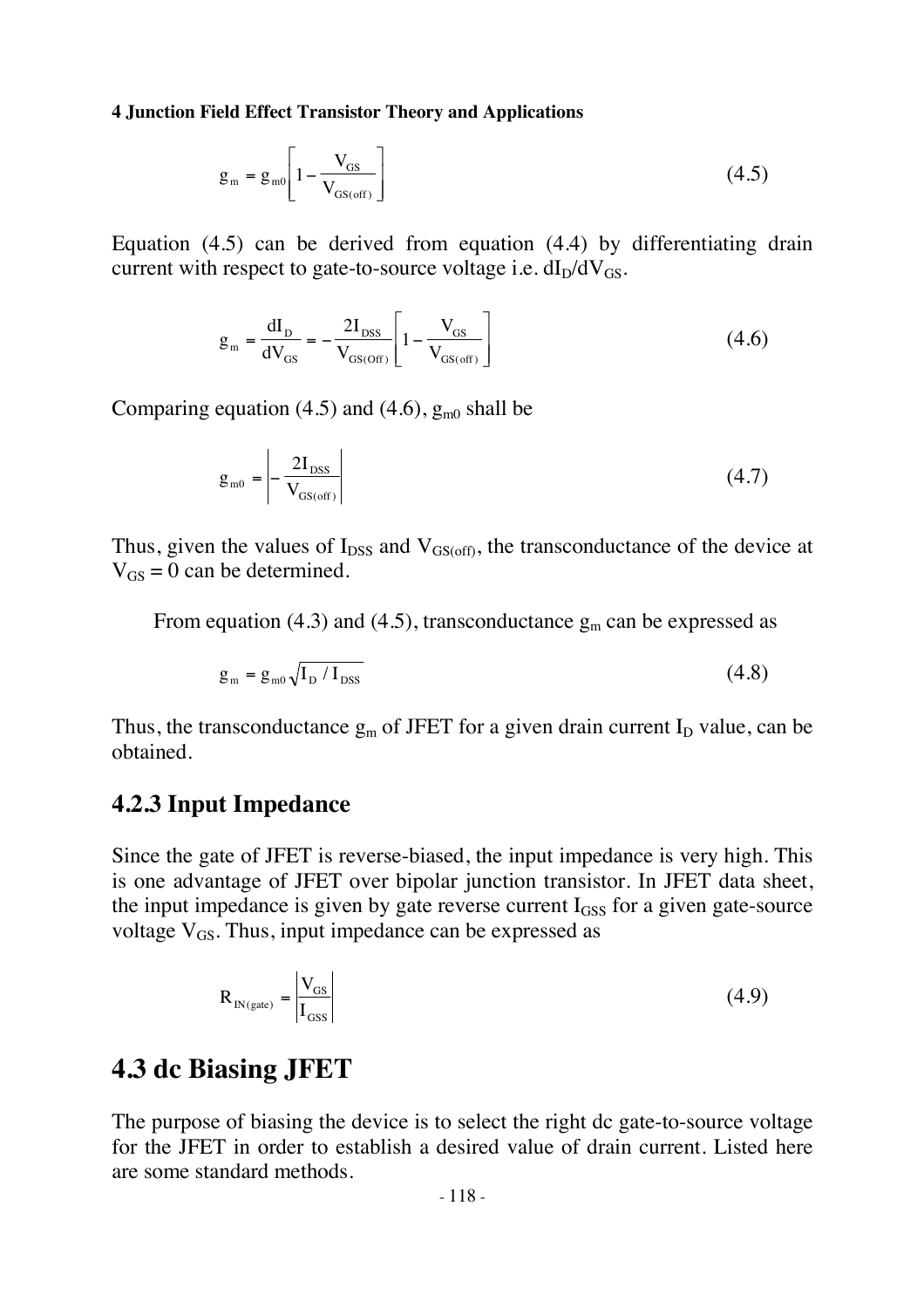## **4.3.1 Self-Biasing of JFET**

The self-biasing circuits for *n*-channel and *p*-channel JFET are shown in Fig. 4.8. The gate of the JFET is connected to the ground via a gate resistor  $R<sub>G</sub>$ .



(a) *n*-channel JFET (b) *p*-channel JFET **Figure 4.8:** Self-biasing of JFET

The gate voltage  $V_G$  is closed to zero since the voltage dropped across  $R_G$  by I<sub>GSS</sub> can be ignored. Thus,

$$
V_{GS} = V_G - V_S \tag{4.10}
$$

From Fig. 4.8(a),  $V_S = I_D R_S$  and  $V_G = 0$ 

$$
V_{GS} = 0V - I_D R_S
$$

and

$$
V_{GS}
$$
 = + I<sub>D</sub>R<sub>S</sub> for *p*-channel JFET

The drain-source voltage  $V_{DS}$  is

$$
V_{DS} = V_D - V_S
$$
  
= V\_{DD} - I\_D R\_D - I\_D R\_S  
= V\_{DD} - I\_D (R\_D + R\_S) (4.11)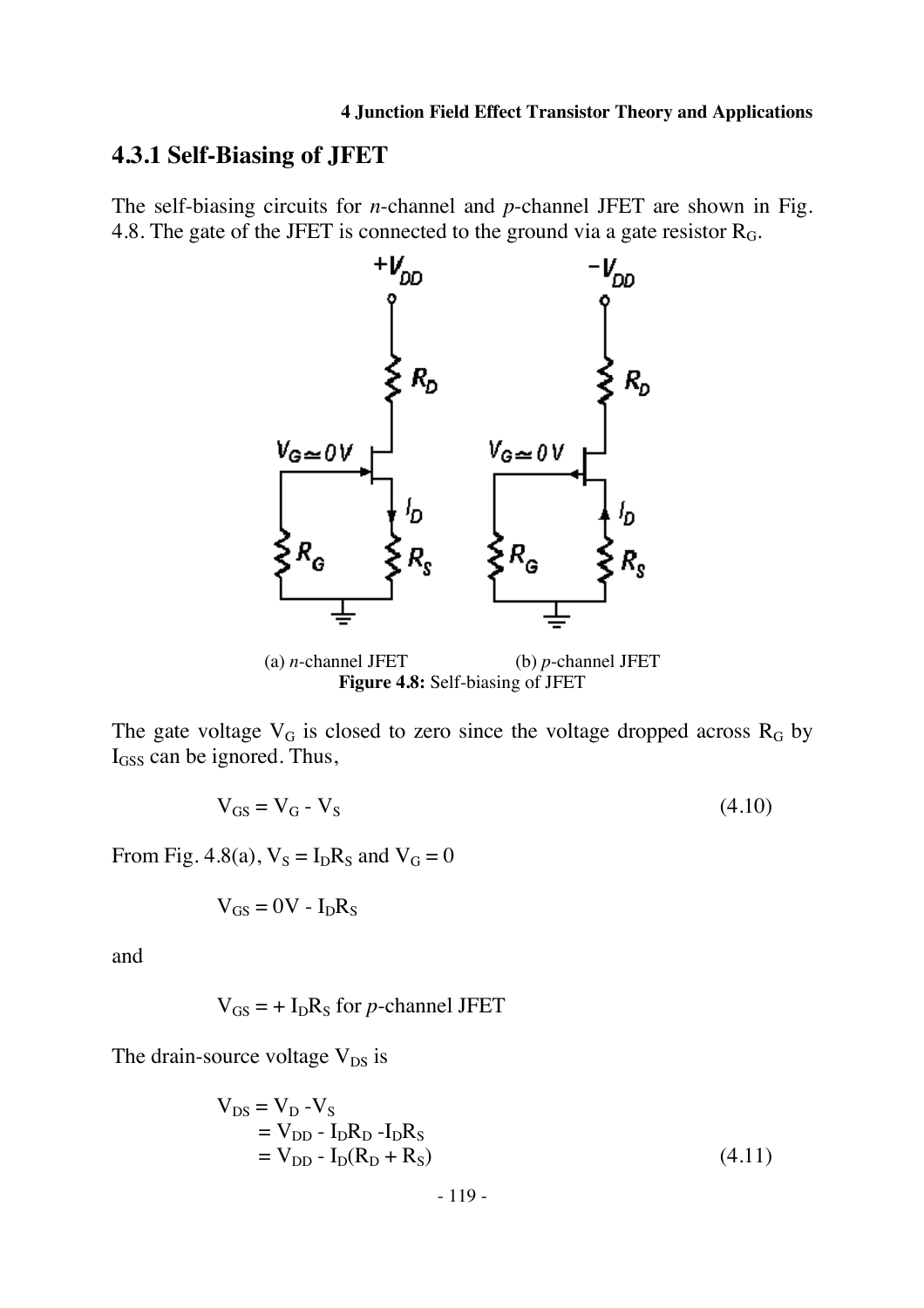As mentioned earlier, the purpose of biasing is to select the right dc gate-source voltage for the JFET to establish a desired value of drain current. Once it is established. The source resistance  $R<sub>S</sub>$  can be calculated using equation (4.12).

$$
R_S = \left| \frac{V_{GS}}{I_D} \right| \tag{4.12}
$$

#### *Example 4.2*

Determine the value of  $R_s$  required to self-bias an *n*-channel JFET with  $I_{DSS}$  = 25mA,  $V_{GS(off)} = -10V$ ,  $V_{GS} = -5V$  and its transconductance  $g_m$ .

#### *Solution*

Drain current  $I_D$  at gate-to-source  $V_{GS} = -5V$  is

$$
I_{D} = I_{DSS} \left[ 1 - \frac{V_{GS}}{V_{GS(off)}} \right]^2 = 25mA \left[ 1 - \frac{-5V}{-10V} \right]^2 = 6.25mA
$$

The source resistance  $R<sub>S</sub>$  is

$$
R_S = \left| \frac{V_{GS}}{I_D} \right| = \left| \frac{5V}{6.25mA} \right| = 800\Omega
$$

Transconductance  $g_m$  at  $V_{GS} = 0$ ,  $g_{m0} = -\frac{2I}{V}$  $\overline{m}$ <sup>0</sup>  $\overline{V}$ DSS GS off  $_0 = -\frac{2}{V}$  $\left| \frac{\text{loss}}{\text{off}} \right| = -\frac{2 \times 25 \text{mA}}{-10 \text{V}} =$ 5  $x25mA$ V  $mA/V$ 

Thus, the transconductance  $g_m$  at  $I_D = 6.25 \text{ mA}$  is,

$$
g_m = g_{m0} \sqrt{I_D / I_{DSS}} = 5mA / V \sqrt{6.25mA / 25mA} = 2.5mA / V
$$

### **4.3.2 Mid-point Bias**

The purpose of midpoint bias is to allow maximum drain current  $I_D$  swing. From the drain transfer characteristic curve, the midpoint bias occurred at drain current I<sub>D</sub> corresponds to I<sub>DSS</sub>/2 and at approximately gate-to-source voltage  $V_{GS}$ equals to  $V_{GS(off)}/4$ . Indeed when drain current equals to  $I_D = I_{DSS}/2$ , gate-tosource voltage is  $V_{GS} = 0.29$  time of gate-to-source cutoff voltage  $V_{GS(off)}$ . The illustration is shown in Fig. 4.9.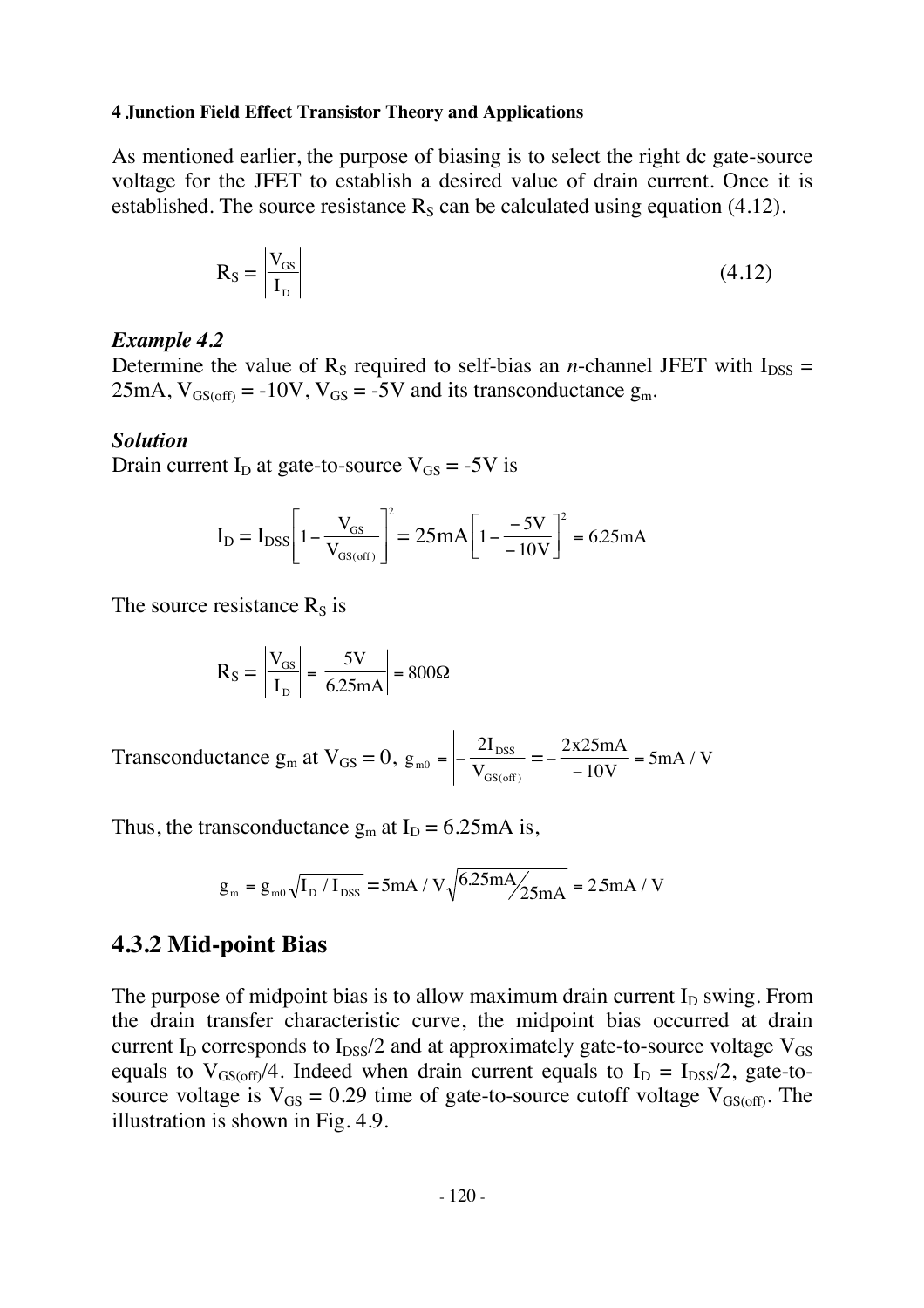

**Figure 4.9:** The transfer characteristic curve showing midpoint-bias values for JFET

### **4.3.3 Voltage Divider Bias**

An *n*-channel JFET with voltage-divider bias is shown in Fig. 4.10. The voltage at the source of the JFET must be more positive than the voltage at the gate in order to keep the gate-source junction reverse-biased.

The source voltage  $V_s$  is

$$
V_S = I_D R_S \tag{4.13}
$$

The gate voltage  $V_G$  is set by resistors  $R_1$  and  $R_2$  and is expressed by the following equation using voltage-divider concept.

$$
V_{G} = \left(\frac{R_2}{R_1 + R_2}\right) V_{DD} \tag{4.14}
$$

The gate-to-source voltage  $V_{GS}$  is  $V_{GS} = V_G - V_S$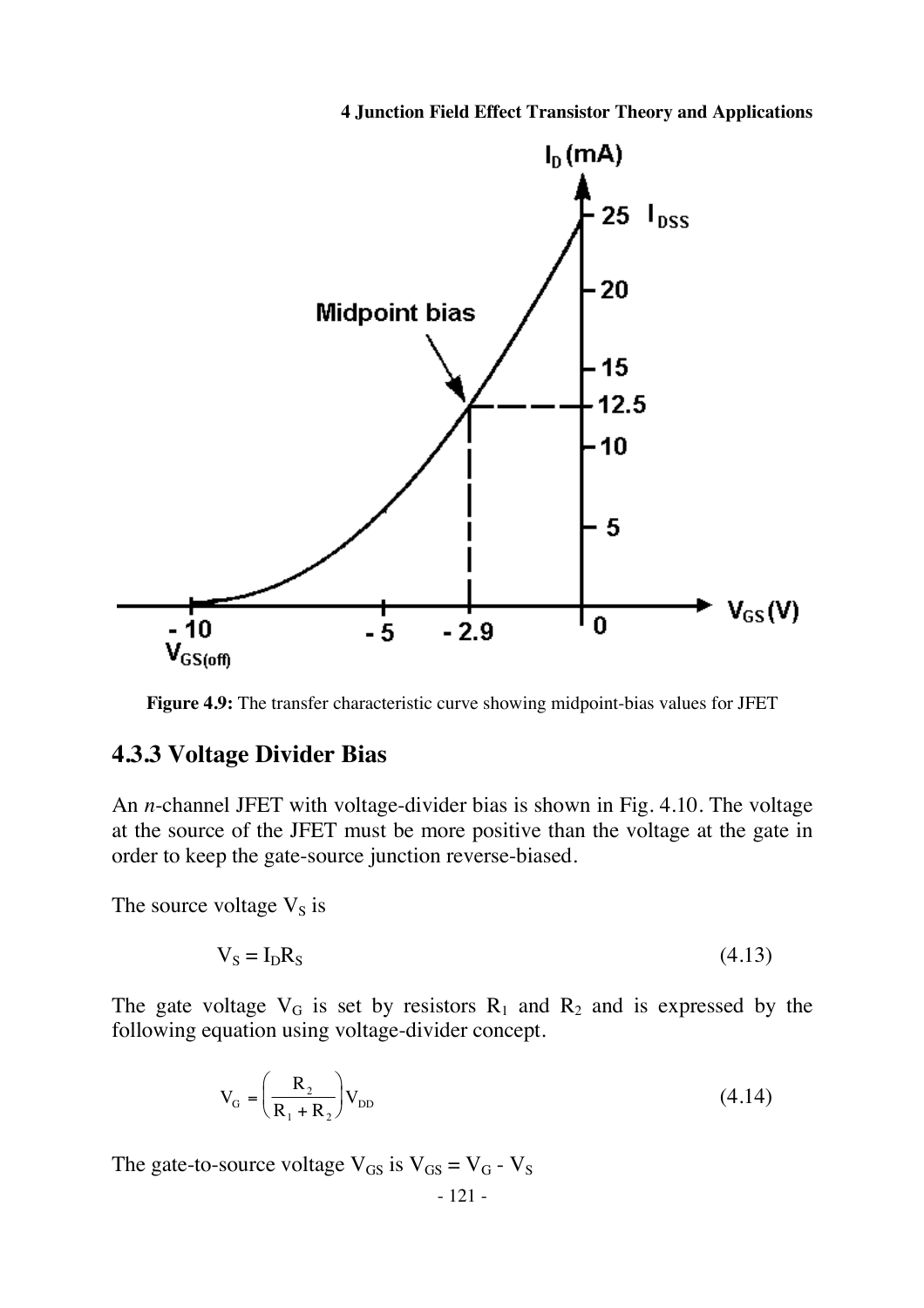Thus,

$$
V_{GS} = \left(\frac{R_2}{R_1 + R_2}\right) V_{DD} - I_D R_S
$$
 (4.15)

$$
V_{DS} = V_{DD} - I_D(R_D + R_S)
$$
 (4.16)

and



**Figure 4.10:** An *n*-channel JFET voltage-divider bias circuit

### *Example 4. 3*

Determine the dc Q-point of the amplifier shown in figure and draw its dc load line. Given the  $I_{DSS}$  and  $V_{GS(off)}$  of JFET are 20mA and - 4.0V respectively.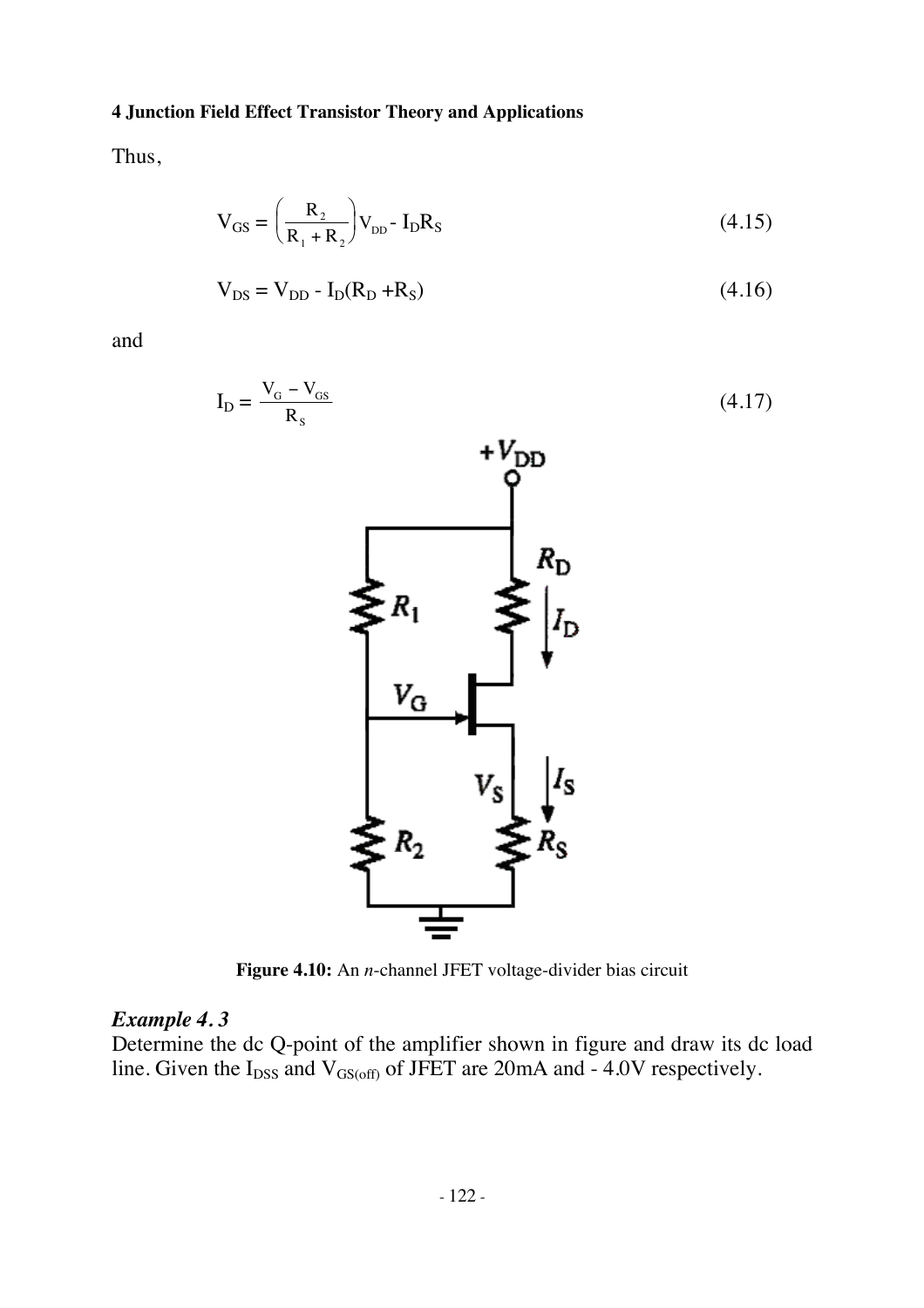

### *Solution*

Since  $R_{IN(gate)}$  is extremely large, it does not cause any significant effect to gate resistor  $R_G$ .

Using equation (4.3)

$$
I_{\rm D} = 20 \text{mA} \left( 1 - \frac{-15 \text{V}}{-4 \text{V}} \right)^2 = 7.8 \text{mA}
$$

Voltage drop across drain-source

$$
V_{DS} = V_{DD} - I_D \times 1k\Omega = 20V - 1k\Omega \times 7.8mA
$$

$$
= 12.2V
$$

Maximum  $I_D = I_{DSS} = 20$ mA and  $V_{DS}$  at cutoff,  $V_{DS(cutoff)} = 20V$ .

From the results above, the Q (quiescent)-point and dc load line are drawn and shown in Fig. 4.11.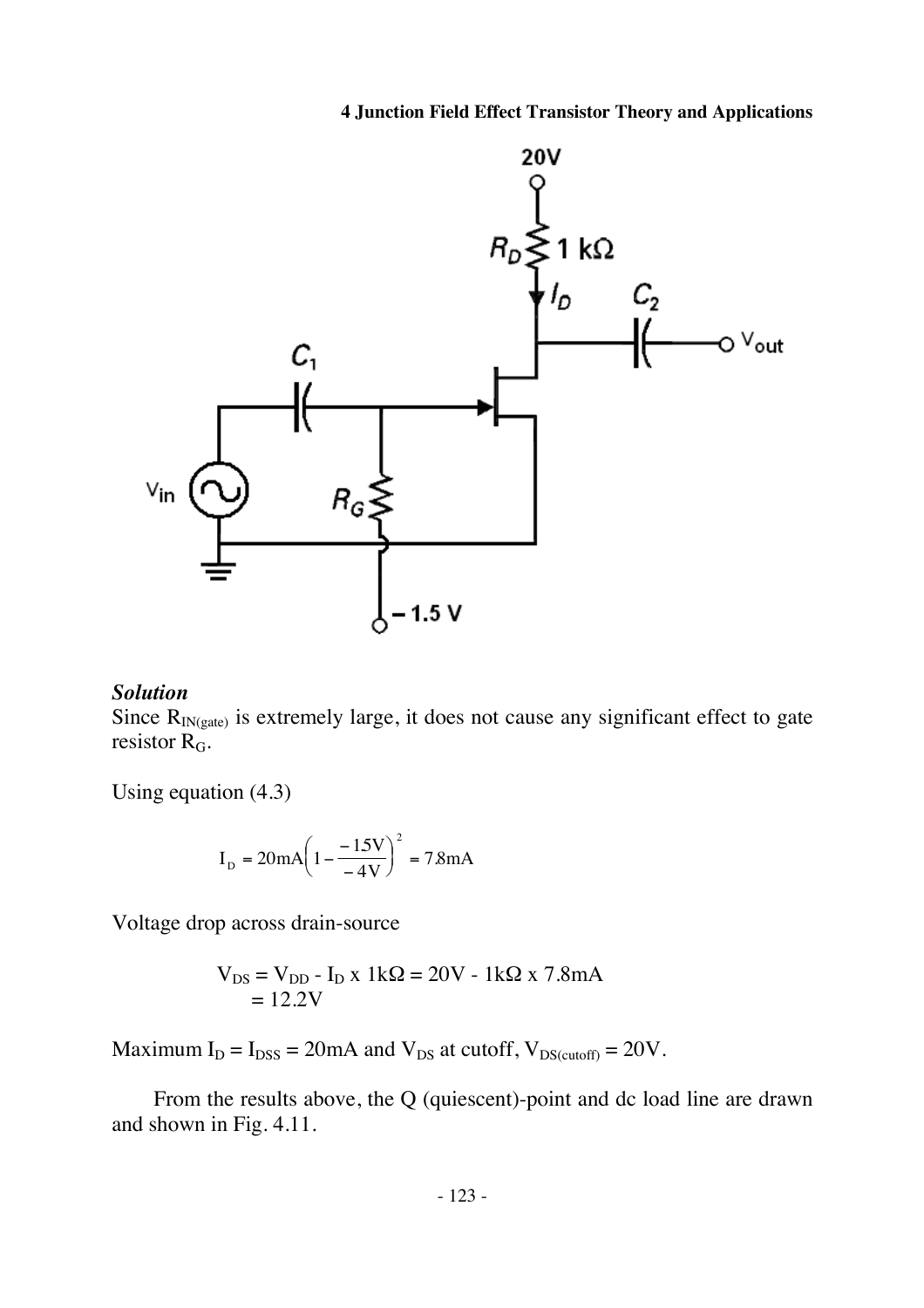

**Figure 4.11:** The graph shows the dc load line and Q-point of the amplifier shown in Fig. 4.10

#### *Example 4.4*

Determine the approximate Q-point for the JFET biased with a voltage divider circuit as shown in the figure, given that the particular device has transfer characteristic curve as shown.

#### *Solution*

From equation (4.13), for drain current  $I_D = 0A$ , the gate-to-source voltage  $V_{GS}$ is

$$
V_{GS} = V_G = \left(\frac{R_2}{R_1 + R_2}\right) V_{DD} = \left(\frac{2.2 M\Omega}{2.2 M\Omega + 2.2 M\Omega}\right) 8V = 4.0 V
$$

From Equation (4.15), for  $V_{GS} = 0V$ , the drain current is

$$
I_D = \frac{V_G}{R_s} = 4V/3.3k\Omega = 1.2mA
$$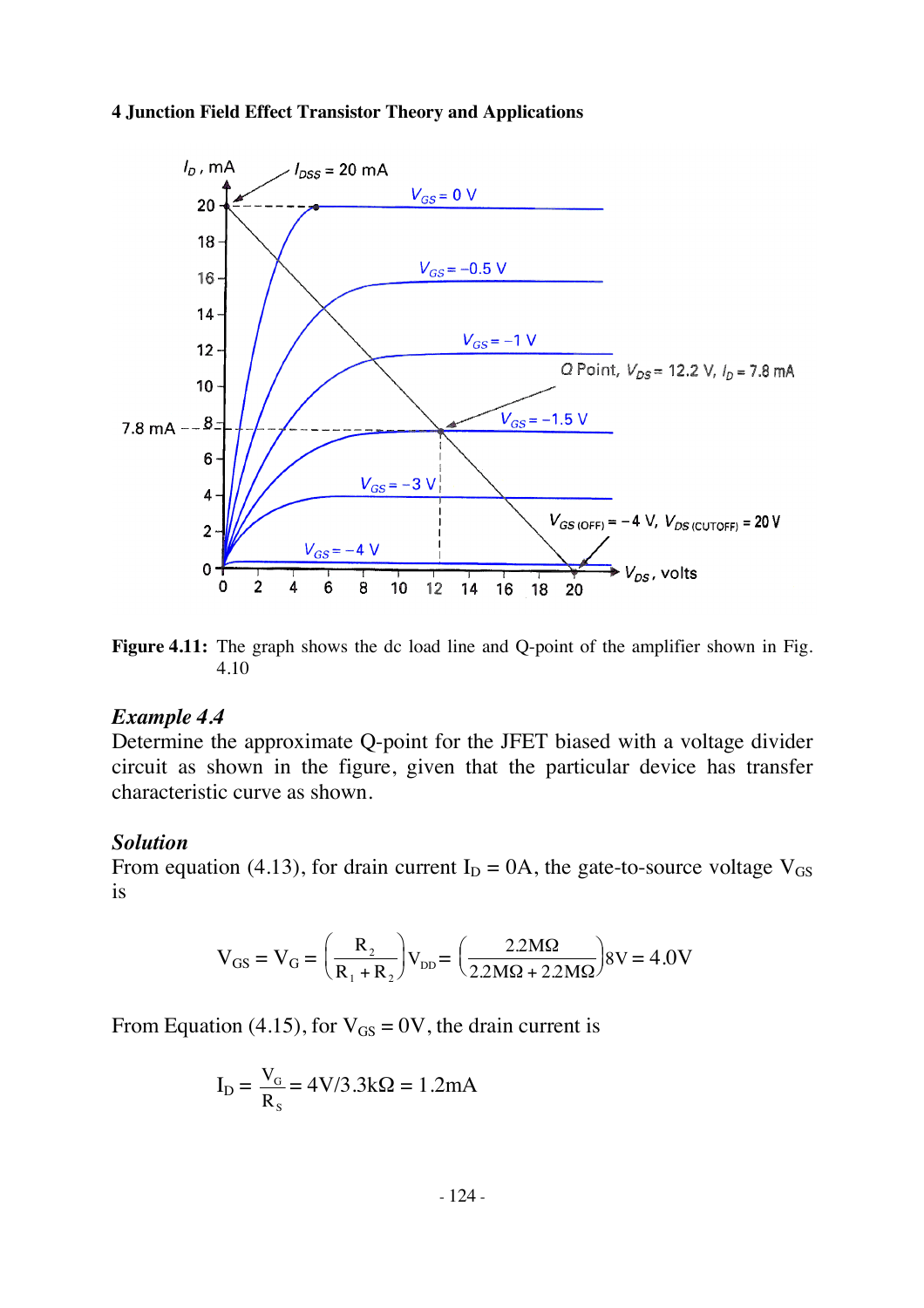

From graphic plot,  $I_D$  for Q-point is 1.8mA. Thus, from equation (4.14)

$$
V_{DS} = V_{DD} - I_D(R_D + R_S) - 125 -
$$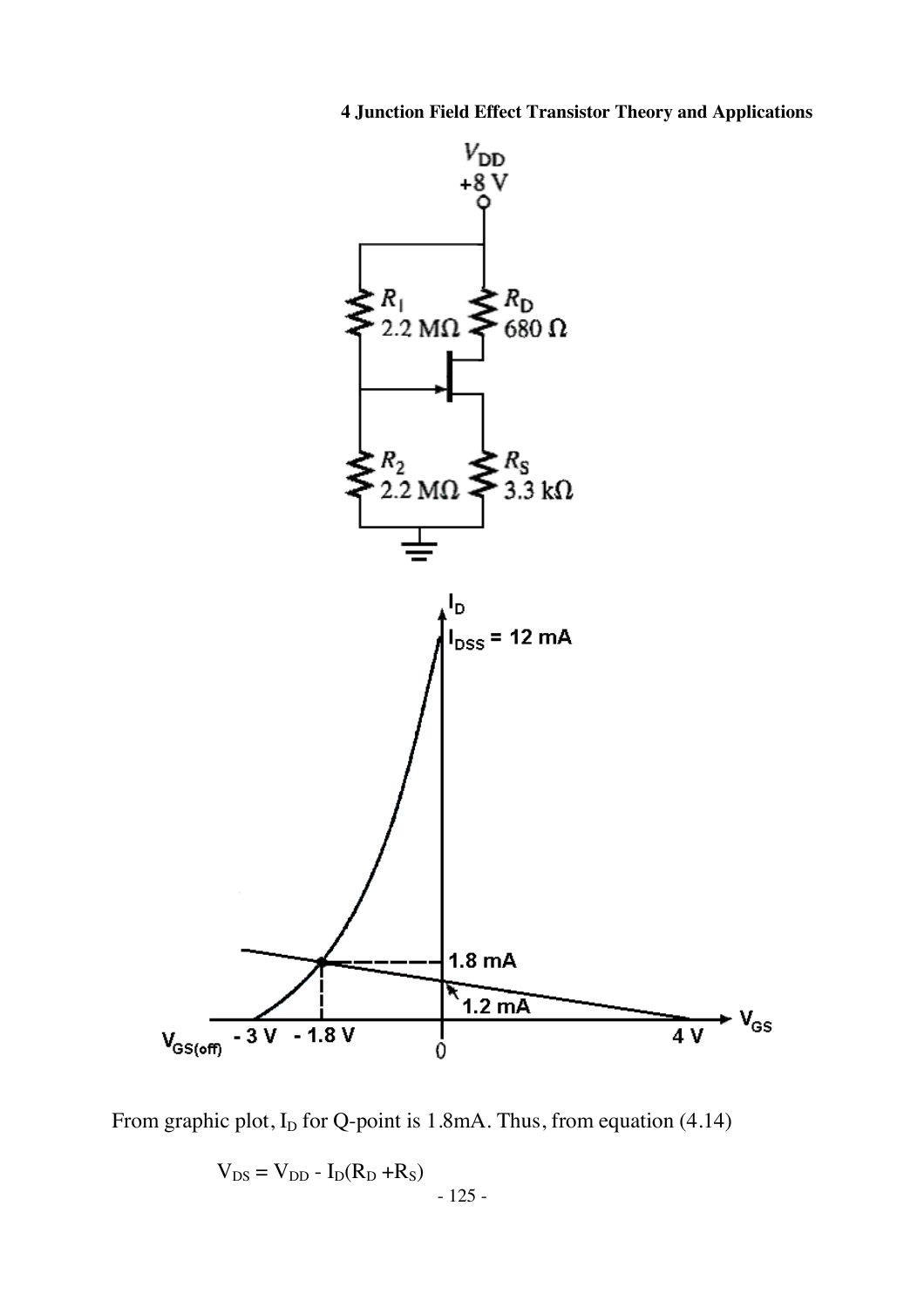$$
= 8V - 1.8mA(680\Omega + 3.3k\Omega)
$$
  
= 0.83V

## **4.4 Small Signal Amplifier**

In this Section, the JFET is configured such that it works as a small-signal amplifier. Various methods of biasing configuration such common-drain, common-gate, and common-source configurations will be studied including its merit and demerit points.

The amplification can be achieved from *n*-channel JFET transfer characteristic and drain curves as they are shown in Fig. 4.12 and Fig. 4.13 respectively. Similarly, amplification can be achieved for *p*-channel JFET device.

As shown in Fig. 4.12, a small change of gate-to-source voltage  $V_{GS}$  can result a large change of drain current  $I_D$ .



**Figure 4.12:** Transfer characteristic curve of *n*-channel JFET showing signal amplification

Similarly, once can see that the above-mentioned change would also show in the change of drain-to-source voltage  $V_{DS}$  as shown in Fig. 4.13.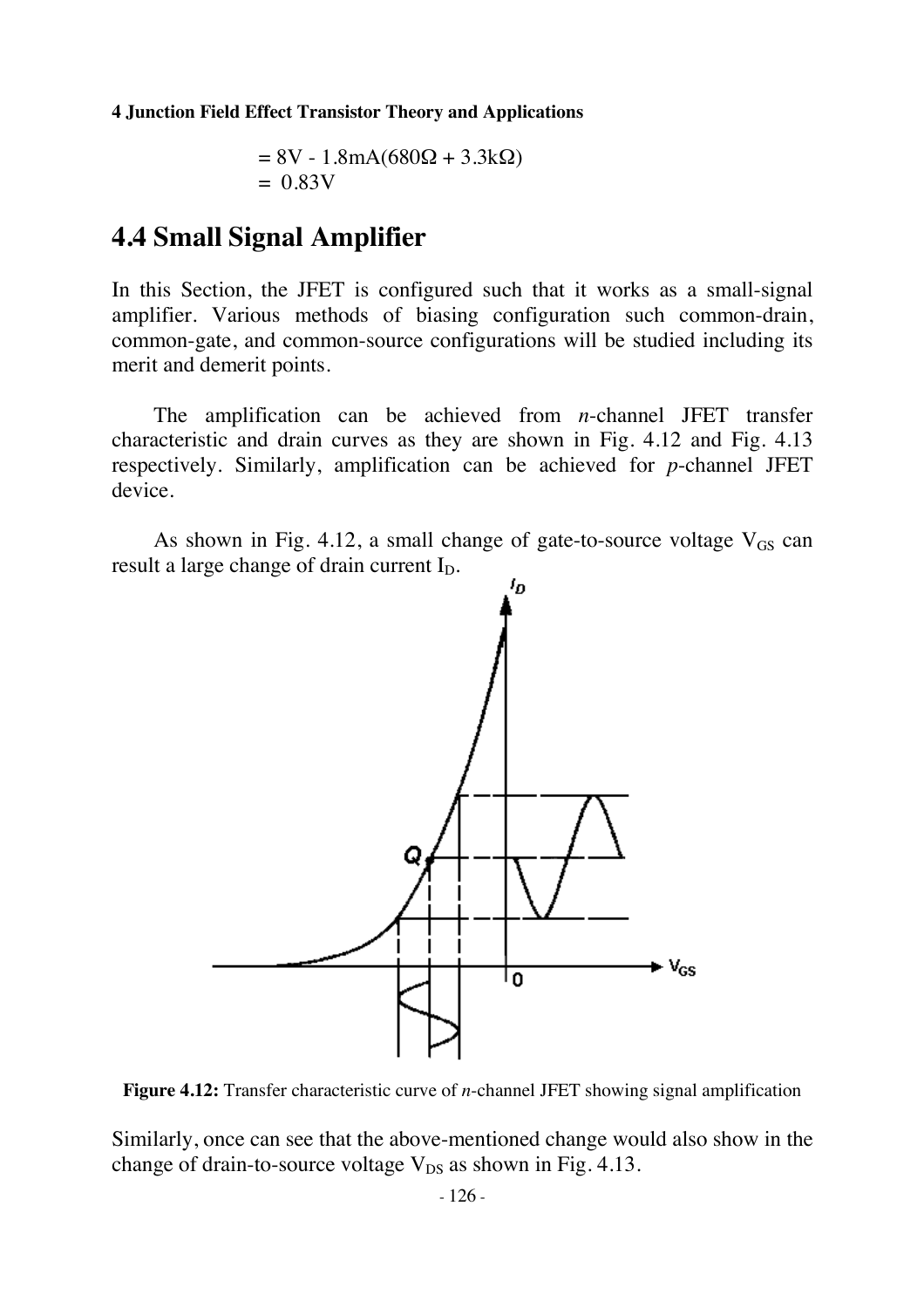Like in the case of bipolar junction transistor, the Q-point of the amplifier should be designed to set at the linear region of the transfer characteristic curve to avoid non-linearity distortion.



**Figure 4.13:** Drain curve of *n*-channel JFET showing signal amplification

Equation (4.4) defines dc transconductance as GS  $_m = \frac{\Delta V_D}{\Delta V_G}$  $g_m = \frac{\Delta I_D}{\Delta V_{GS}}$ . Thus, ac transconductance is defined as gs  $_m = \frac{1_d}{V_g}$  $g_m = \frac{I_d}{V}$ . By rearranging the equation, ac drain current is  $I_d = g_m V_{gs}$ .

## **4.4.1 Equivalent Circuits of FET**

The hybrid  $\pi$ -model equivalent circuits of JFET are shown in Fig. 4.14. These circuits are applicable for JFET and MOSFET. The drain current  $I_d$  is equal to  $g_mV_{gs}$  gate-source resistance  $r_{gs}$  and output impedance =  $r_o$  are introduced as shown in Fig. 4.14(a). If gate-to-source resistance  $r_{gs}$  is assumed to be infinitely large and  $r<sub>0</sub>$  is large enough to be neglected, then the simplified equivalent circuit shall be Fig.  $4.14(b)$ . Output impedance  $r_0$  of the JFET can be determined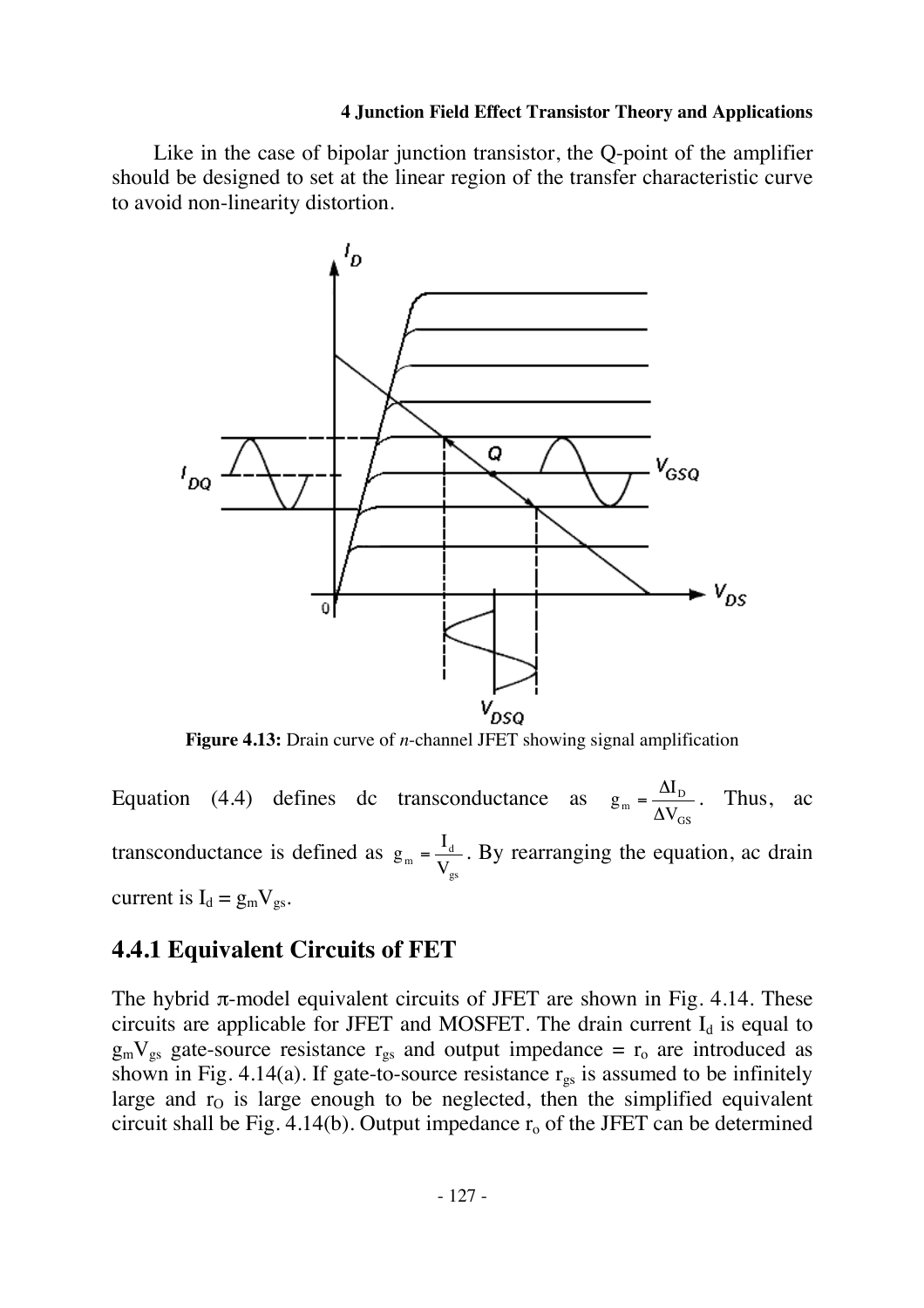

The T-model of the JFET device, which is also the model for the MOSFET device, is shown in Fig. 4.15. The model is derived based on the fact the ac source resistance  $R_{in(source)}$  of the JFET/MOSFET is equal to  $R_{in(source)}$ =  $m \text{ s}$   $\text{ s}$   $\text{ s}$   $\text{ s}$ gs S gs g 1  $g_{_{\rm m}}\rm{V}$ V I  $\frac{V_{gs}}{I} = \frac{V_{gs}}{V} = \frac{1}{I}$ .



**Figure 4.15:** T-model of JFET/MOSFET ac equivalent circuit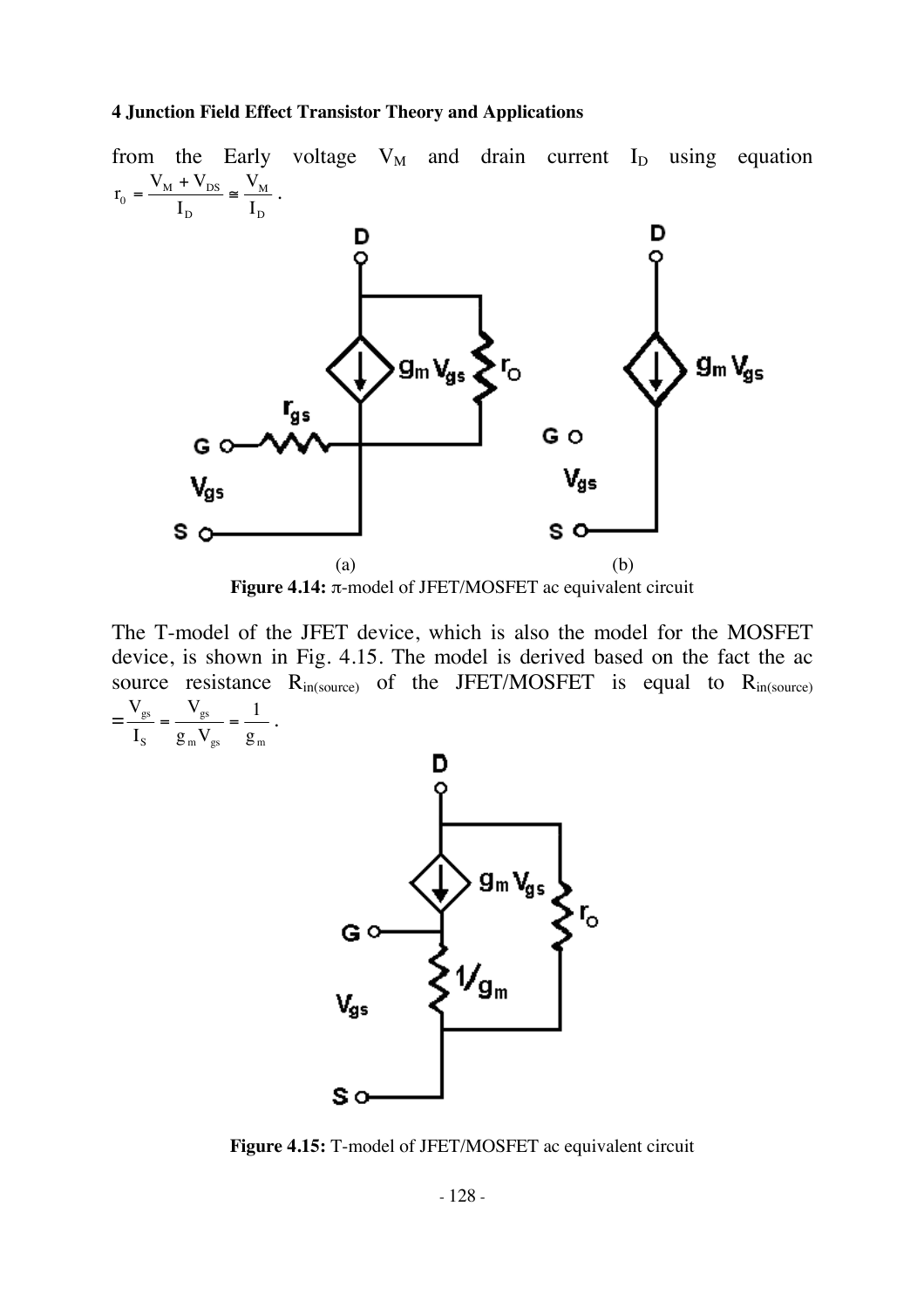### **4.4.2 Voltage Gain**

The voltage gain  $A_V$  of the JFET with an external ac source as input is defined as  $A_V = V_{out}/V_{in}$ . For a self bias JFET amplifier, its ac equivalent circuit is shown in Fig. 4.16.



**Figure 4.16:** ac equivalent circuit

From the circuit, the output voltage  $V_{out}$  is  $V_{out} = -V_{ds} = -I_dR_p$  and the input voltage  $V_{in}$  is  $V_{in} = V_{gs} = I_d/g_m$ . Thus, the voltage gain is equal to  $A_V = V_{out}/V_{in}$ is

$$
A_{V} = -\frac{I_{d}R_{D}}{I_{d}/g_{m}} = -g_{m}R_{D}
$$
\n(4.18)

## 4.4.3 Effect of r<sub>o</sub> and R<sub>S</sub>

If output impedance  $r_0$  of JFET is taken into consideration, the voltage gain  $A_V$ will be reduced to

$$
A_V = -g_m \frac{R_D r_O}{R_D + r_O} \tag{4.19}
$$

If there is a source resistance  $R_s$ , where the ac equivalent circuit is shown in Fig. 4.17, voltage gain  $A_V$  is reduced further because input voltage  $V_{in}$  is not just equal to gate-to-source voltage  $V_{gs}$ . The input voltage  $V_{in}$  is  $V_{in} = V_{gs} + V_{gs}g_{m}R_{S}$  $= V_{gs}(1 + g_m R_S)$ . Since output voltage V<sub>out</sub> is V<sub>out</sub> =  $-g_m V_{gs} \frac{R_D r}{R_E}$  $R_{\rm p}$  + r  $D^{1}$ O  $_{\rm D}$  +  $\rm r_{\rm O}$ . Therefore, the ac voltage gain  $A_V$  is

- 129 -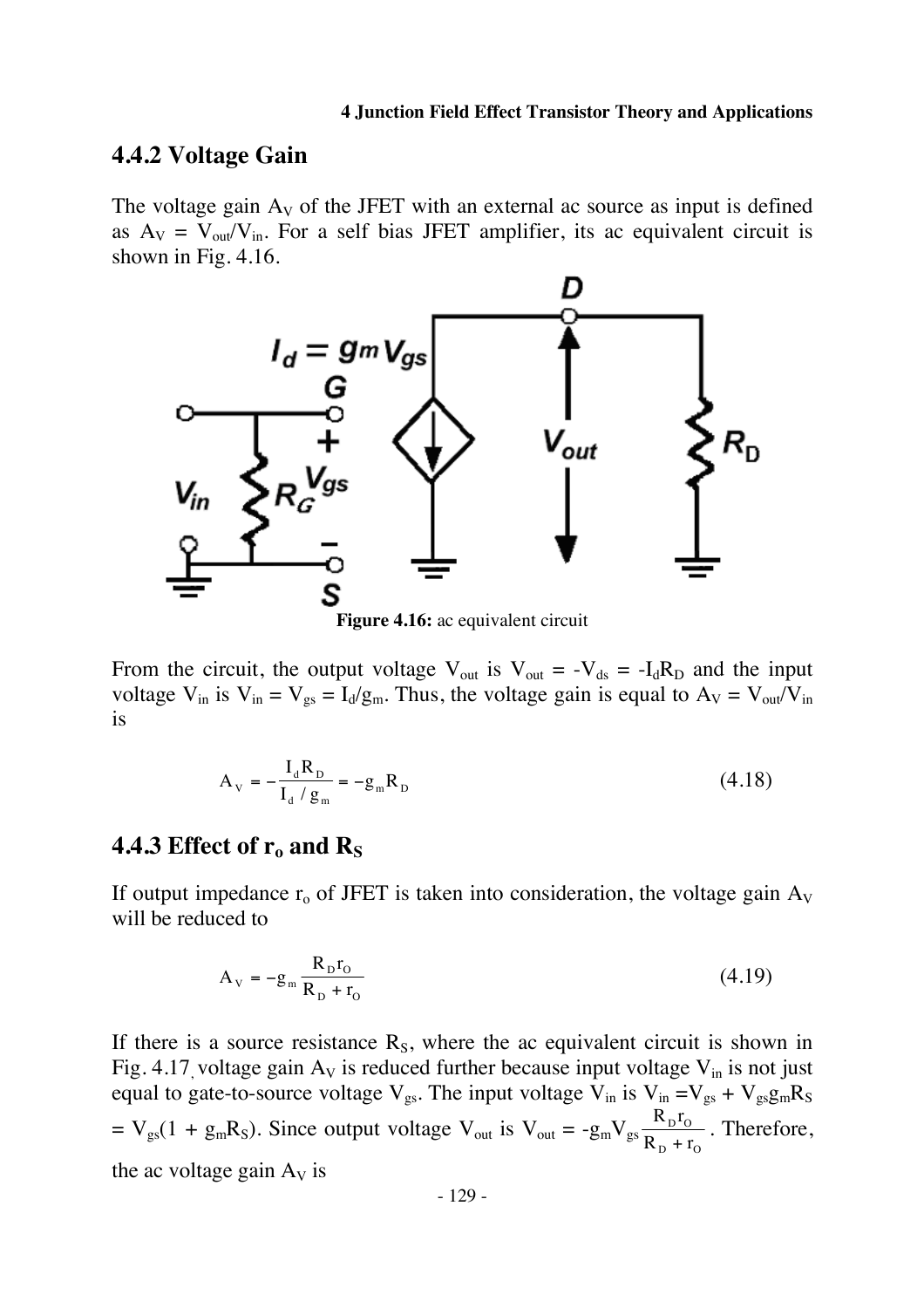

**Figure 4.17:** ac equivalent circuit with external source resistance R<sub>s</sub>

## **4.4.4 Common-Source Amplifier**

Figure 4.18 shows a common-source amplifier and its corresponding ac equivalent circuit is shown in Fig. 4.19.



**Figure 4.18:** A common source JFET amplifier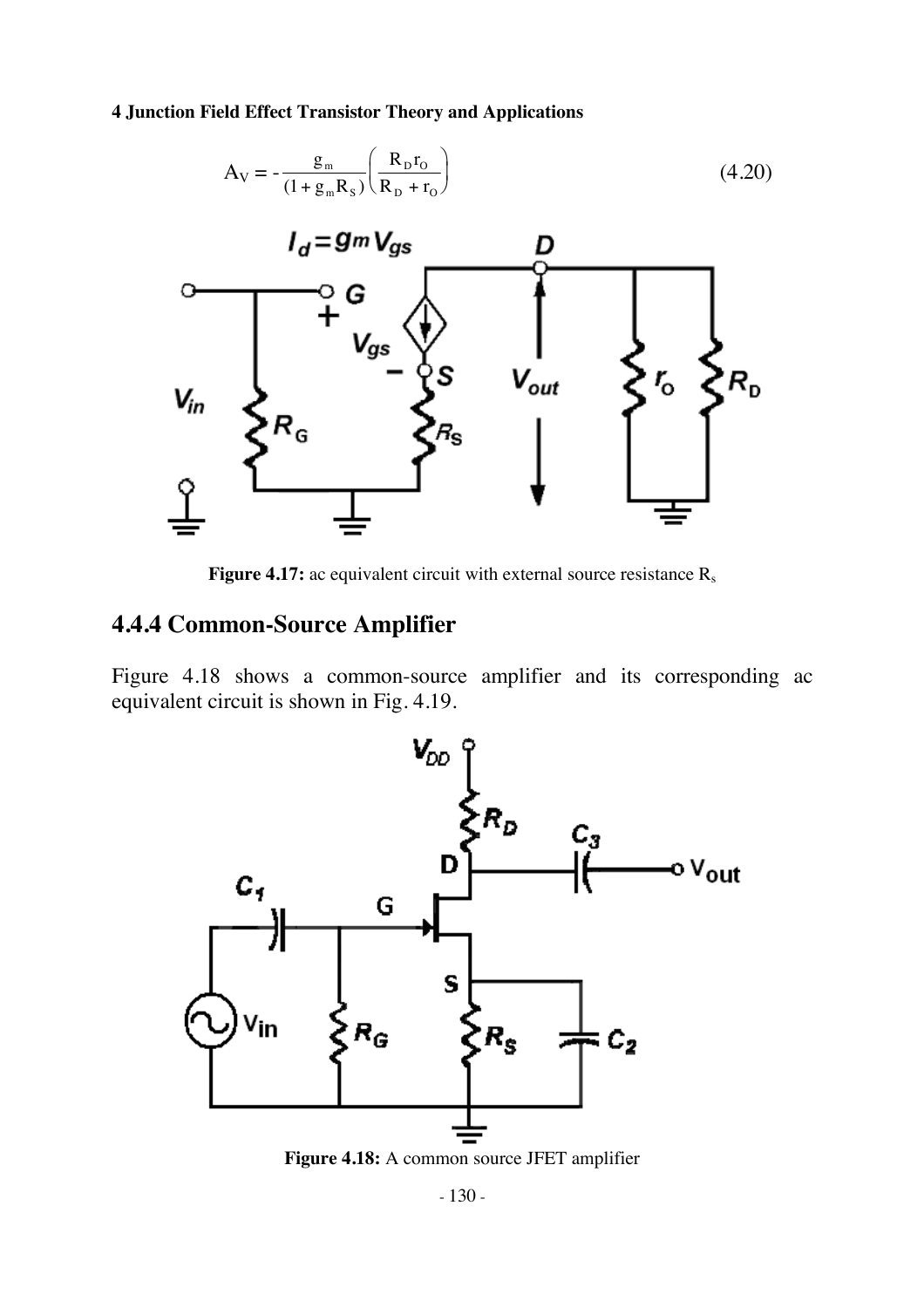

**Figure 4.19:** ac equivalent circuit of the common source JFET amplifier

If the dc circuit is biased at midpoint, then  $I_D = I_{DSS}/2$ . Otherwise,  $I_D$  needs to be known. Since it is self-bias then  $V_{GS} = -I_D R_S$ . Substitute  $V_{GS}$  into equation (4.3), it yields the drain current as 2 GS(off )  $I_{\text{D}} = I_{\text{DSS}} \left| 1 + \frac{I_{\text{D}} I_{\text{S}}}{V_{\text{GS-off}}} \right|$  $I_D = I_{DSS} \left| 1 + \frac{I_D R}{V} \right|$  $\overline{\phantom{a}}$  $\overline{\phantom{a}}$  $\rfloor$  $\overline{\phantom{a}}$  $\mathsf{L}$  $\mathbf{r}$ L  $= I_{\text{DSS}} \left| 1 + \frac{I_{\text{D}} R_{\text{S}}}{V} \right|$ . Expanding the square term of the equation, it yields drain current  $I_D = I_{DSS} \left| 1 + 2 \frac{I_D I_{S}}{V_{GS(off)}} + \frac{I_D I_{S}}{V_{GS(off)}} \right|$ 」  $\overline{\phantom{a}}$  $\mathsf{L}$  $\mathbf{r}$ L  $\overline{ }$  $+2\frac{-D-5}{V}+\frac{-D}{V^2}$ GS(off ) 2 S 2 D GS(off )  $D^{11}S$ V  $I_{\text{D}}^2 R$ V  $1 + 2 \frac{I_D R_S}{V} + \frac{I_D^2 R_S^2}{V^2}$ . Rearrange this quadratic equation in the forms of  $ax^2 + bx + c = 0$ , it becomes  $I_{\rm D}^2 = 0$ V  $\left.\frac{1}{1}\right|_{\text{L}} + \frac{\text{I}_{\text{DSS}}R}{\text{I}_{\text{L}}^2}$ V  $I_{\rm DSS} + \left( \frac{2I_{\rm DSS}R_{\rm S}}{V} - 1 \right) I_{\rm D} + \frac{I_{\rm DSS}R_{\rm S}^2}{V^2} I_{\rm D}^2$ GS(off ) 2  $D$  +  $\frac{1_{DSS}R_S}{V^2}$ GS(off )  $\log s + \frac{2I_{DSS}\mathbf{R}_{S}}{V_{GSE}} - 1 \left| I_{D} + \frac{I_{DSS}\mathbf{R}_{S}}{V_{GSE}} I_{D}^{2} \right|$ J  $\backslash$  $\overline{\phantom{a}}$  $\mathsf{I}$  $\setminus$ ſ  $+ \left( \frac{2r_{DSS}N_S}{V} - 1 \right) I_D + \frac{r_{DSS}N_S}{V^2} I_D^2 = 0$ , whereby the coefficients are  $a = \frac{r_{DSS}N_S}{V^2}$ GS(Off ) 2  $DSS$ <sup>1</sup> S V  $\frac{I_{\text{DSS}}R_S^2}{I_{\text{R}}^2}$ , b  $=\left(\frac{2I_{DSS}R_S}{V_{SSE}}-1\right)$ J  $\setminus$  $\overline{\phantom{a}}$  $\mathsf{I}$  $\setminus$  $\frac{2I_{DSS}R_s}{I} - 1$ V  $2I_{DSS}R$ GS(off )  $\frac{DSS^{N}S}{D} - 1$ , and  $c = I_{DSS}$  respectively. Thus, drain-current I<sub>D</sub> is obtained from  $I_D =$ 2a  $\frac{-b \pm \sqrt{b^2 - 4ac}}{2}$ . It yields two values for drain current I<sub>D</sub>. One needs to consider the value of  $I_{DSS}$  before the right value of  $I_D$  to be chosen. The drain current shall not be greater than  $I_{DSS}$  current.

The drain-to-source voltage  $V_{DS}$  is obtained from equation (4.21).

$$
V_{DS} = V_{DD} - I_D R_D - I_D R_S \tag{4.21}
$$

The input impedance of the gate is extremely high so it can be neglected. However, if  $I<sub>GSS</sub>$  and  $V<sub>GS</sub>$  are given then it can be calculated using equation (4.9).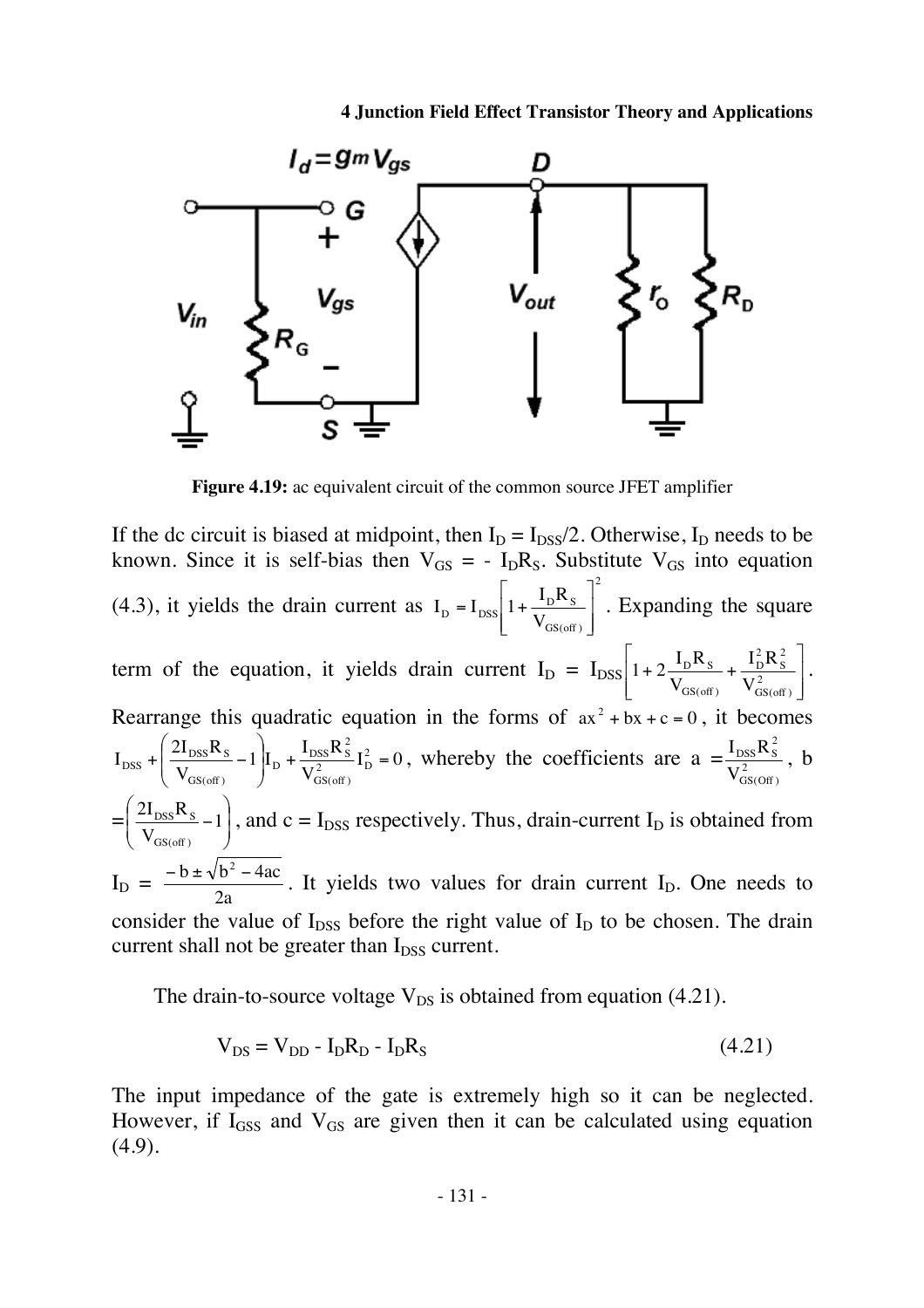## **4.4.5 Common-Drain Amplifier**

Figure 4.20 shows a common-drain amplifier. It is also called *source-follower*. Unlike the bipolar junction transistor common-collector amplifier, it is called *emitter-follower*. The ac equivalent circuit of the amplifier is shown in Fig. 4.21.



**Figure 4.20:** A common-drain amplifier



**Figure 4.21:** The ac equivalent circuit of the common-drain amplifier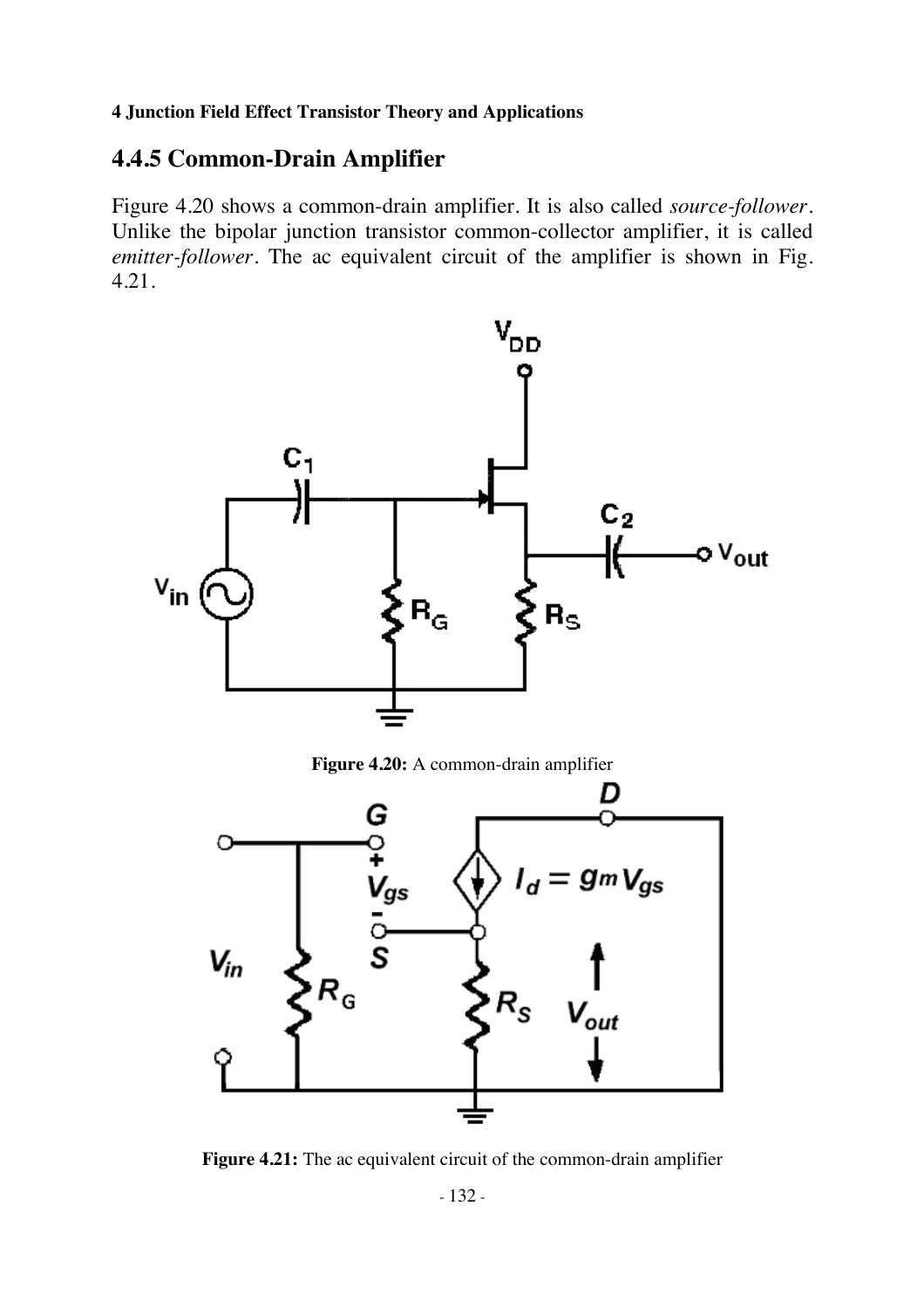As usual voltage gain  $A_V$  is  $A_v = V_{out}/V_{in}$ . The input voltage  $V_{in}$  is  $V_{in} = V_{gs}$  +  $I_dR_S$ . The output voltage  $V_{out}$  is  $V_{out} = I_dR_S$ . The voltage gain  $A_V$  shall then be equal to  $A_V = I_d R_S / (V_{gs} + I_d R_S)$ .

Recall that transconductance  $g_m$  is  $g_m = I_d/V_{gs}$ . Substituting drain current  $I_d$ equals to  $I_d = g_m V_{gs}$ , the voltage gain  $A_V$  shall be

$$
\mathbf{A}_{\mathbf{v}} = \frac{\mathbf{g}_{\mathbf{m}} \mathbf{R}_{\mathbf{s}}}{1 + \mathbf{g}_{\mathbf{m}} \mathbf{R}_{\mathbf{s}}} \tag{4.22}
$$

Thus, one can see that the gain is always less than one. If  $g_mR_s \gg 1$  then  $A_v \approx 1$ .

The input impedance of the gate  $R_{IN(cate)}$  is very high and it can be calculated from the gate reverse current  $I_{GSS}$  value for a specified  $V_{GS}$  value from data sheet of the JFET using equation (4.9). If these data are given for a specified JFET then the input impedance  $R_{IN}$  for the amplifier shall be  $R_{IN(gate)}$ parallel with gate resistance  $R_G$ .

### **4.4.6 Common-Gate Amplifier**

The common-gate amplifier is shown in Fig. 4.22 and its corresponding ac equivalent circuit is shown in Fig. 4.23.



**Figure 4.22:** A common-gate amplifier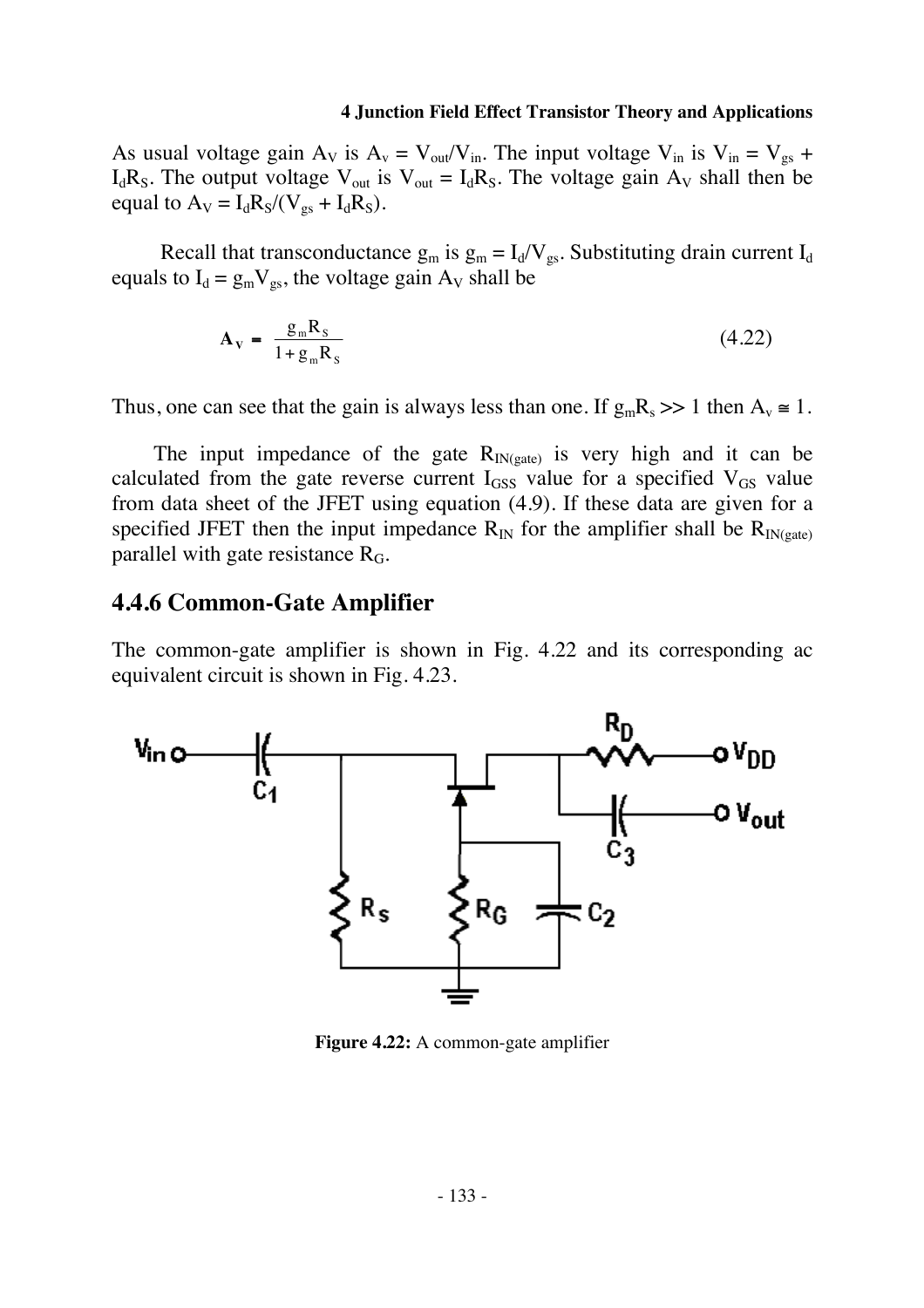

**Figure 4.23:** The equivalent circuit of the common-gate amplifier

The voltage gain  $A_V$  is  $A_V = -V_{out}/V_{in}$  and taking equation (4.4) for the drain current  $I_d$ , which is equal to  $g_mV_{gs}$ . The voltage gain shall be

$$
A_{v} = -V_{out}/V_{gs} = -I_{d}R_{D}/V_{gs} = g_{m}V_{gs}I_{d}R_{D}/V_{gs}
$$
  
= - g\_{m}R\_{d} (4.23)

The input impedance  $R_{in(source)} = V_{in}/I_{in}$ . Since the input voltage  $V_{in}$  is  $V_{in} = V_{gs}$ and  $I_{in} = I_d = g_m V_{gs}$ . The ac source resistance  $R_{in(source)}$  shall be

$$
R_{in(source)} = 1/g_m \tag{4.24}
$$

From equation (4.24), it tells us that the input impedance  $R_{in(source)}$  is small, which true because the source should have low impedance.

### *Example 4.5*

From the circuit of common source JFET amplifier shown in the figure, its has  $V_{GS(off)} = -2.0V$ ,  $I_{DSS} = 1.4mA$ . If you need this amplifier to be biased with  $I_D =$ 0.7mA,  $V_{DD} = 20V$ , and voltage gain of 20dB, what is the value of  $R_s$ , and  $R_D$ ?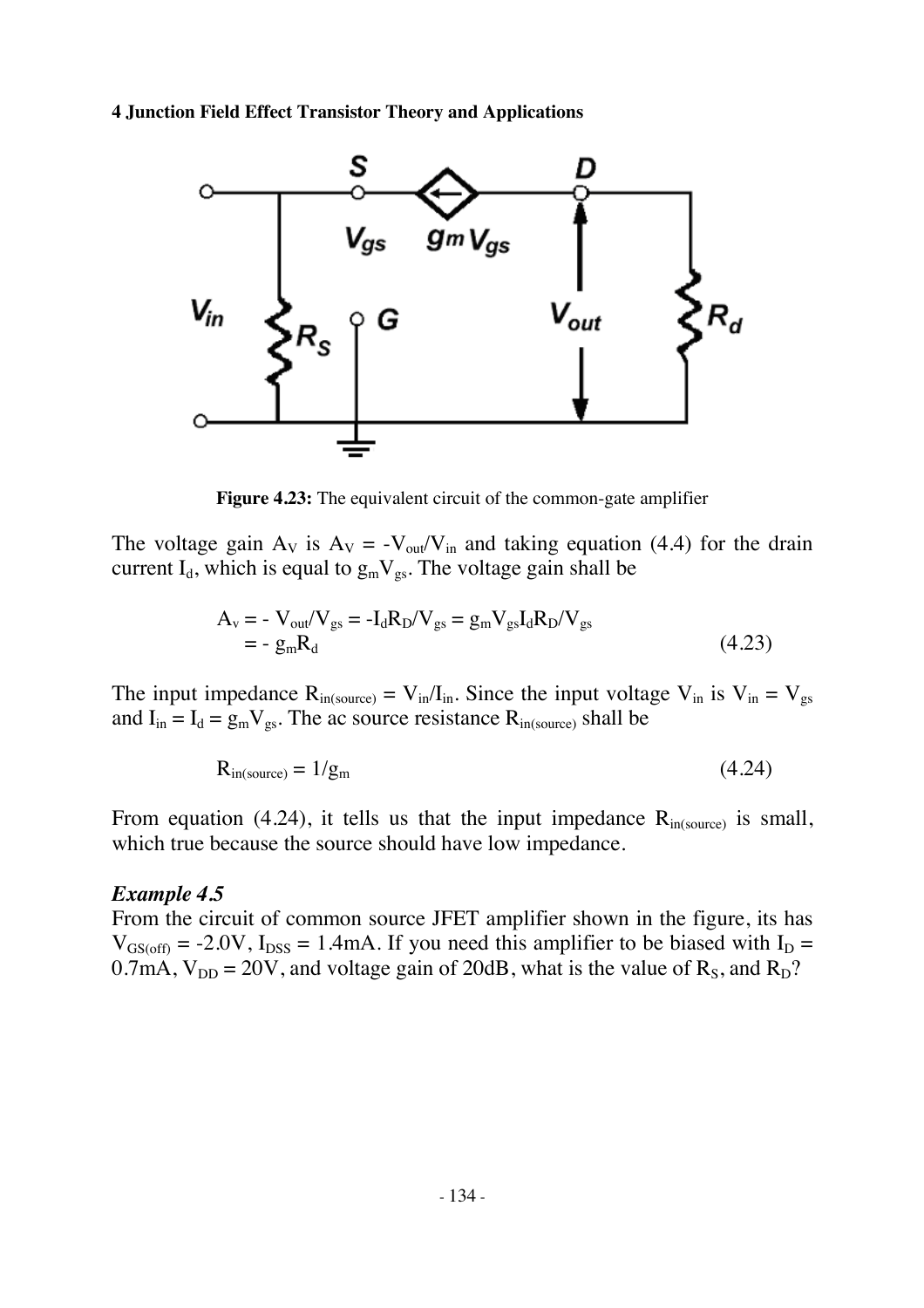

#### *Solution*

Using equation (4.3), the drain current  $I_D$  is 2 GS(off )  $_{\text{D}}$  = I<sub>DSS</sub>  $1 - \frac{v_{\text{GS}}}{V_{\text{GS}}}$  $I_{\rm D} = I_{\rm DSS} \left| 1 - \frac{V_{\rm g}}{V_{\rm g}} \right|$  $\overline{\phantom{a}}$  $\overline{\phantom{a}}$  $\rfloor$  $\overline{\phantom{a}}$  $\mathsf{L}$ L L  $= I_{DSS} \left[ 1 - \frac{V_{GS}}{V} \right]^2 = 0.7 \text{mA} = 1.4 \text{mA} \left[ 1 - \frac{V_{GS}}{2V} \right]^2$ GS 0.7mA = 1.4mA $\left[1 - \frac{V_{GS}}{2V}\right]$ = 1.4mA $\left|1-\frac{V_{GS}}{2V}\right|^{2}$ . Solving this equation for gate-tosource voltage  $V_{GS}$  is yield equal to - 0.59V.

From equation (4.7), the transconductance at gate-to-source voltage equal to zero volt. i.e.  $V_{GS} = 0 V$  is GS(off )  $v_{\rm m0} = -\frac{\Sigma I_{\rm DSS}}{V_{\rm GSGoff}}$  $g_{\text{m0}} = -\frac{2I_{\text{DSS}}}{V} = -\frac{2x1.4 \text{mA}}{2.0 \text{N}} = 1.4 \text{mA} / \text{V}$  $-\frac{2x1.4mA}{-2.0V} = 1.4mA/V$ .

From equation (4.8), the transconductance  $g_m$  for drain current  $I_D = 0.7 \text{mA}$ is  $g_m = g_{m0} \sqrt{I_D / I_{DSS}} = 1.4 mA / V \sqrt{0.7 mA / 1.4 mA} = 0.99 mA / V$ .

From equation (4.12), the source resistance is  $R_S = |V_{GS}/I_D|$  =  $|0.59V/0.7mA| = 842.8\Omega$ .

Voltage gain  $A_V$  of 20dB corresponds to absolute voltage gain  $A_V$  equal to 10.

From equation (4.13), voltage gain  $A_V$  is  $A_V = g_m R_D$ , then drain resistance  $R_D$  is  $R_D = A_V/g_m = 10/0.99$  mA/V = 10.1kΩ.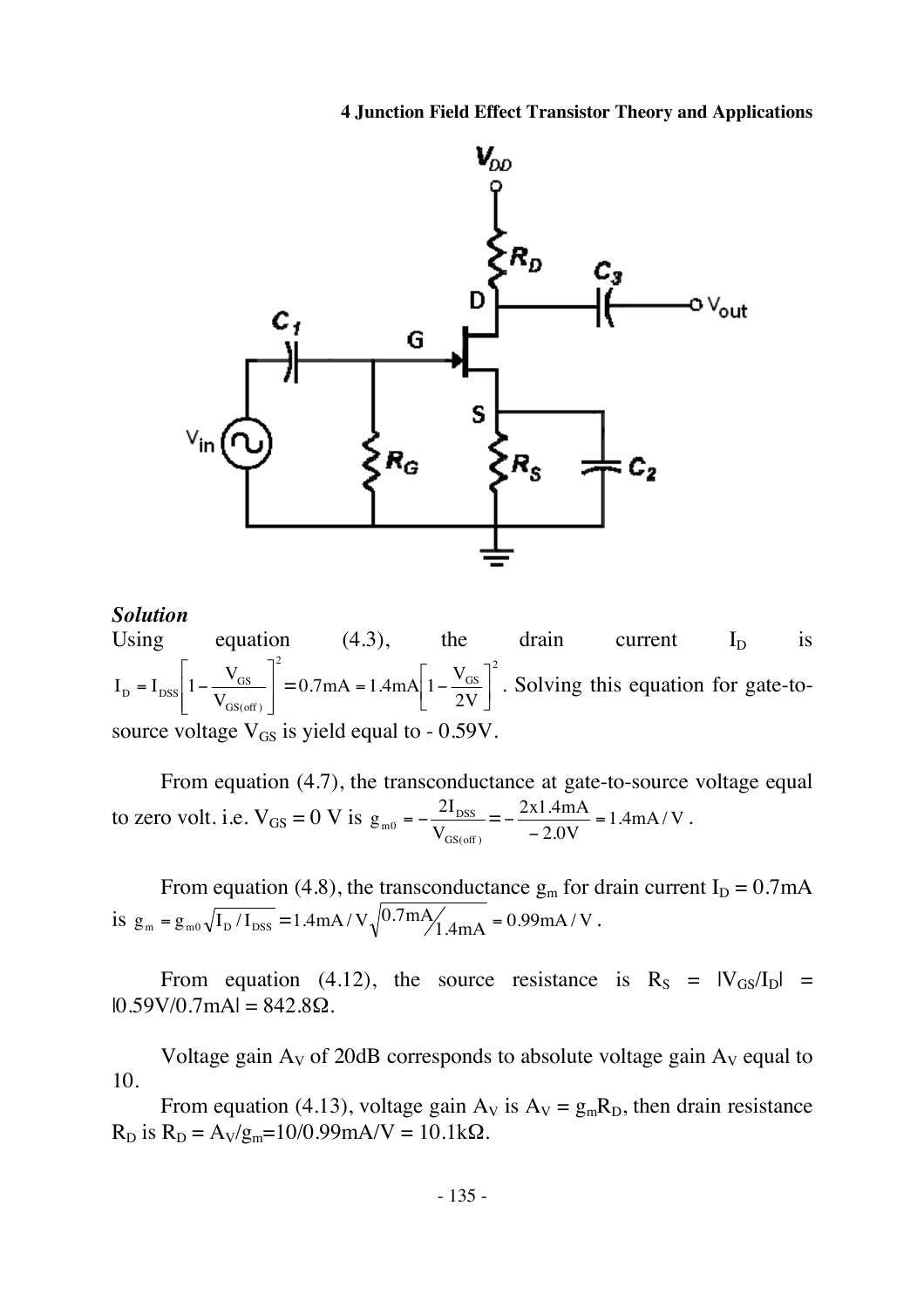# **4.5 Multistage Amplifier**

The two-stage *n*-channel JFET amplifier is shown in Fig. 4.24. Recall the multiple stage bipolar junction transistor amplifiers; the voltage gain of the first stage is decreased by the load effect created by the input impedance of the following stage.

However, the input impedance of each stage of multistage JFET amplifier is very high that it has little effect on the preceding stage and it can be neglected.



**Figure 4.24:** A two-stage JFET amplifier

The drain current is found to be 3.36mA. The transconductance shall then be 2.9mS. Thus, the overall gain of this two-stage amplifier is  $A_V = A_{V1}A_{V2}$  which is equal to  $(2833\mu S)(1.5k\Omega)(2833\mu S)(1.5k\Omega) = 18.9$ .

In decibel it is  $A_V$  (dB) = 20log(18.9) = 25.5dB.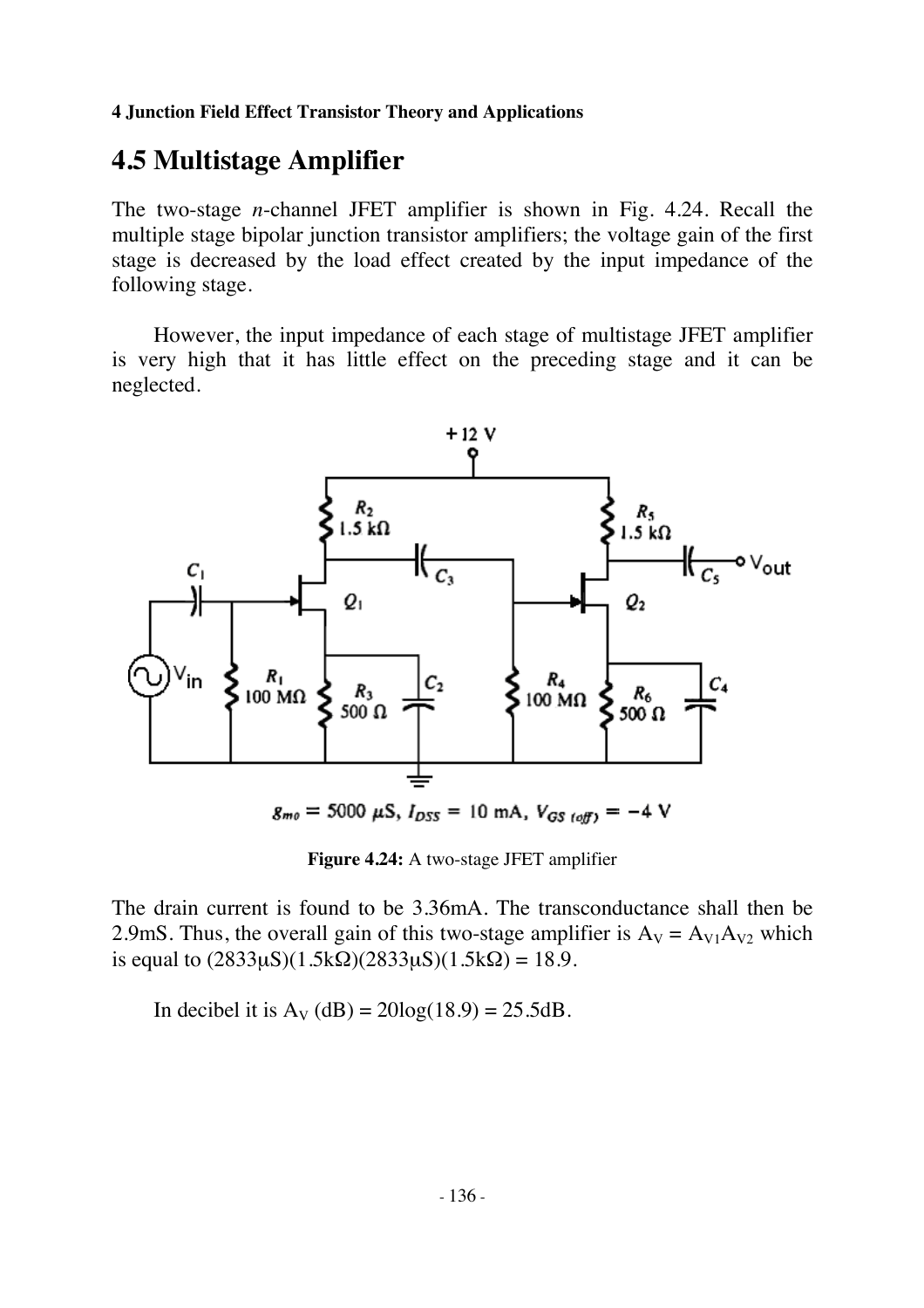## **Tutorials**

- 4.1. Describe and draw the diagrams to illustrate, how the *n*-channel and *p*channel JFET should be biased for normal operation.
- 4.2. The data sheet for certain type of JFET indicates that  $I_{DSS} = 25 \text{mA}$ ,  $V_{GS(off)} = -10V$ , and  $g_{m0} = 5000 \mu S$ .

Determine

- (i) The type of JFET
- (ii) Drain current  $I_D$  at  $V_{GS} = 0$
- (iii) Drain current I<sub>D</sub> and transconductance  $g_m$  at  $V_{GS} = -4V$ .

4.3. Given that 
$$
I_D = I_{DSS} \left[ 1 - \frac{V_{GS}}{V_{GS(off)}} \right]^2
$$
,  $g_m = \frac{\Delta I_D}{\Delta V_{GS}}$ , and  $g_m = g_{m0} \left[ 1 - \frac{V_{GS}}{V_{GS(off)}} \right]$ ,  
prove that  $g_{m0} = -\frac{2I_{DSS}}{V_{GS(off)}}$  and  $g_m = g_{m0} \sqrt{I_D/I_{DSS}}$ .

- 4.4. An *n*-channel JFET has a pinch-off voltage  $V_P$  of  $-$  4.5V and  $I_{DSS}$  = 9.0mA. At what value of  $V_{GS}$  in the pinch-off region will  $I_D$  equal to 3.0mA and what is the value of  $V_{DS(P)}$  when  $I_D = 3.0$ mA?
- 4.5. From the circuit of common source JFET amplifier shown in figure, its has  $V_{GS(off)} = -2.0V$ ,  $I_{DSS} = 1.4mA$ . If you need this amplifier to be biased with  $I_D = 0.7 \text{mA}$ ,  $V_{DD} = 20 \text{V}$ , and voltage gain of 20dB, what is the value of  $R_s$ , and  $R_p$ ?